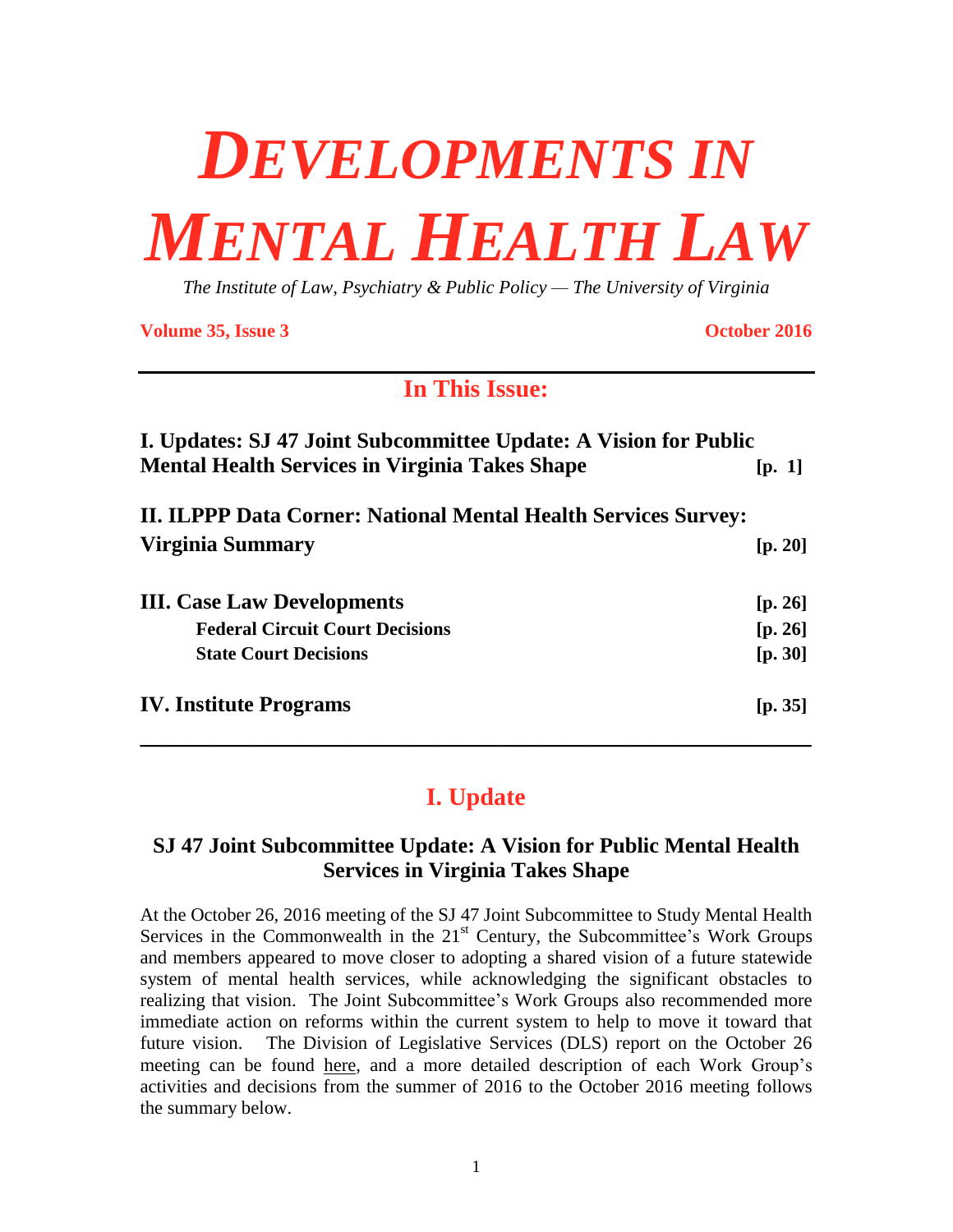## **The Vision for the Public Mental Health Services System**

# *Adoption of the STEP-VA (System Transformation, Excellence and Performance in Virginia) program model*

Senator Hanger, the chair of the System Structure and Finance Work Group (Work Group #1), noted the Work Group's endorsement of the Department of Behavioral Health and Developmental Services' (DBHDS) STEP-VA plan for the Commonwealth's public mental health system. That plan is built upon the concept of providing access across the state to 10 "core" services that would ensure access to needed services for all individuals with mental illness. Those services are: (1) same day access to mental health screening and timely access to assessment, diagnostic, and treatment services; (2) outpatient primary care screening and monitoring services; (3) crisis services; (4) person-centered mental health service treatment planning services; (5) outpatient mental health and substance abuse services; (6) targeted mental health case management; (7) psychiatric rehabilitation services; (8) peer support and family support services; (9) mental health services for members of the armed forces and veterans; and (10) care coordination services.

#### *Funding priority for "same day access" and outpatient primary care*

Work Group #1 also endorsed the DBHDS proposal that full funding for these "core" services be implemented over a period of years, with such funding being sought first for the statewide implementation of two services: (1) same day access to mental health screening and timely access to assessment, diagnostic, and treatment services (estimated cost: \$1.5 million in FY 2017, \$12.3 million in FY 2018, and \$17.3 million annually thereafter); and (2) outpatient primary care screening and monitoring services (estimated cost: \$3.72 million in FY 2019 and \$7.44 million annually thereafter).

#### *Availability of Psychiatric Emergency Services (PES) units to persons in crisis*

Delegate Garrett, chair of Work Group #3 (Mental Health Crisis Response and Emergency Services) described to the Joint Subcommittee the Work Group's endorsement of PES units, which, he explained, are an alternative to hospital emergency departments, and to psychiatric hospitalization, in providing treatment for individuals experiencing mental health crisis. Delegate Garrett noted that such units may reduce the costs associated with psychiatric boarding, but that the Work Group and its Advisory Panel are still attempting to determine the costs associated with psychiatric boarding in the Commonwealth and the potential cost benefits that may result from the establishment of psychiatric emergency services units.

#### *Adoption of a model for criminal justice diversion*

Delegate Bell, the chair of the Work Group #2 (Criminal Justice Diversion), reported that in 2017 the work group will focus on specific models for diverting persons with mental illness from the criminal justice system.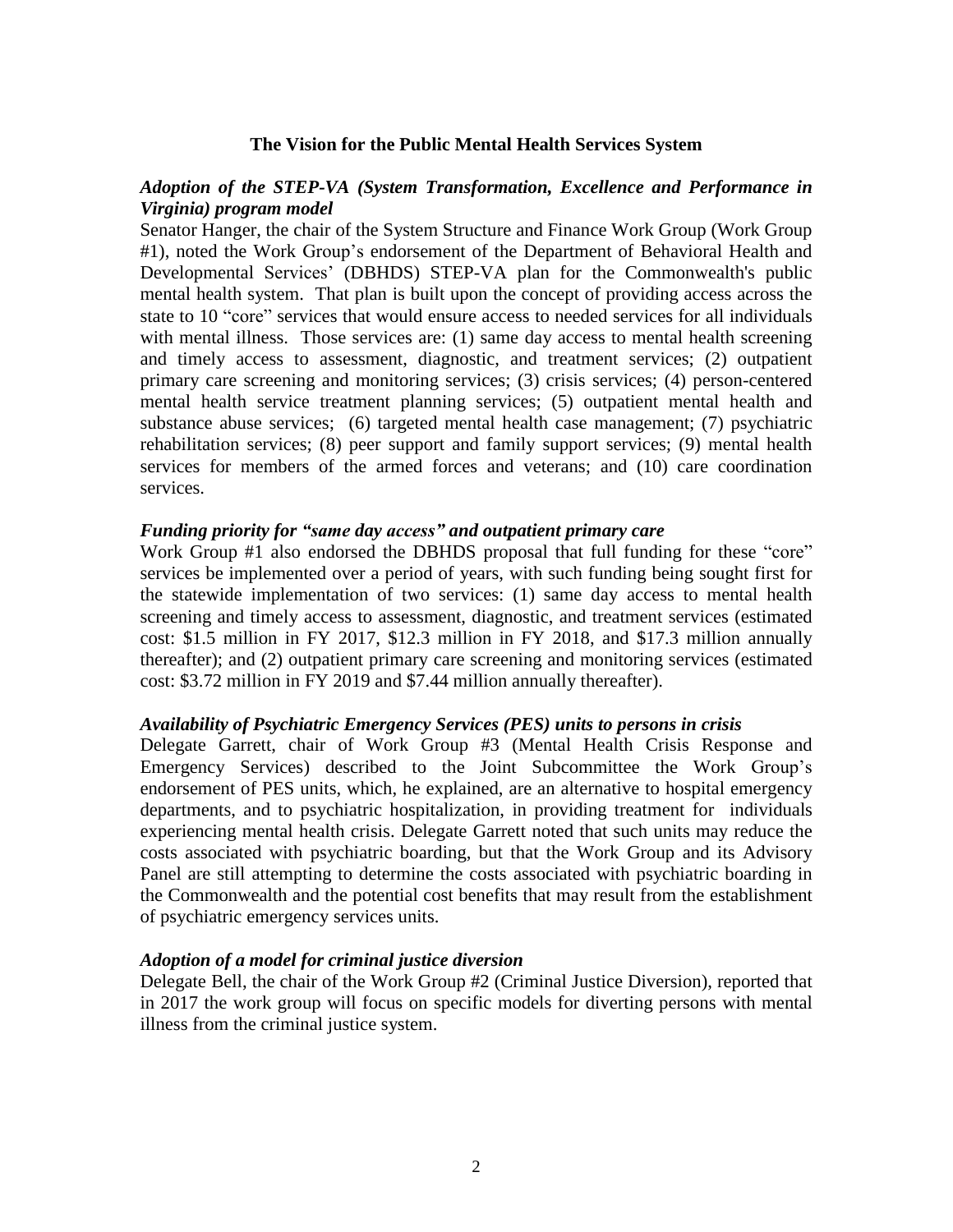# *Permanent Supportive Housing*

Senator Howell, chair of Work Group #4 (Housing), reported that an estimated 5,000 individuals in Virginia are in need of permanent supportive housing. Permanent supportive housing is a support for persons with serious mental illness that has been proven to be effective in both enabling people to stabilize their lives and reducing the costs of providing services to these individuals (who, without the housing and related services, experience more frequent hospitalizations, criminal justice system involvement, and crises requiring higher cost care). Full implementation of permanent supportive housing in Virginia would, according to Senator Howell, cost \$100 million.

# *Enabling ongoing review and reform*

Senator Deeds and other Joint Subcommittee members discussed a key dilemma: that prior studies of the state's mental health system had seldom resulted in more than piecemeal reforms, focused primarily on Virginia's mental health emergency response system. Meaningful change would require substantive improvements to the communitybased care available throughout the state, and a state body that could continue the Joint Subcommittee's work after the expiration of its four-year charge. Senator Deeds expressed his preference that the Joint Commission on Health Care (JCHC) be given sufficient resources to continue this work on an ongoing basis.

# **Specific reform proposals for 2017**

The Work Group chairs set out the following specific reform proposals:

# *Telemental Health*

From Work Group #1: Request the Joint Commission on Health Care (JCHC) to review the work group report on telemental health services (described later in this article) and develop recommendations for increasing the use of telemental health services.

From Work Group #3: Amend Virginia's laws to facilitate the use of telemental health services, and in particular the prescribing of medications via telemental health, to the extent allowable under federal law. (More details on the specific proposed amendments to the Virginia Code are set out later in this article.)

# *Information sharing*

From Work Group #1: Amend Va. Code § 37.2-818 to allow DBHDS access to records relating to involuntary commitments to enable DBHDS to maintain statistical archives and conduct research on the consequences and characteristics of those proceedings.

# *State psychiatric hospital utilization*

From Work Group #1: Reduce and stabilize the current census at the state psychiatric hospitals through multiple strategies, including (1) implement census reduction initiatives adopted by DBHDS and the CSBs (described more below); (2) develop budget requests to support needed initiatives; (3) study the "statutory, policy, financing, and administrative elements of the current mental health system" that are not "aligned" with the vision of system reform; (4) direct DBHDS and DMAS to study the potential use of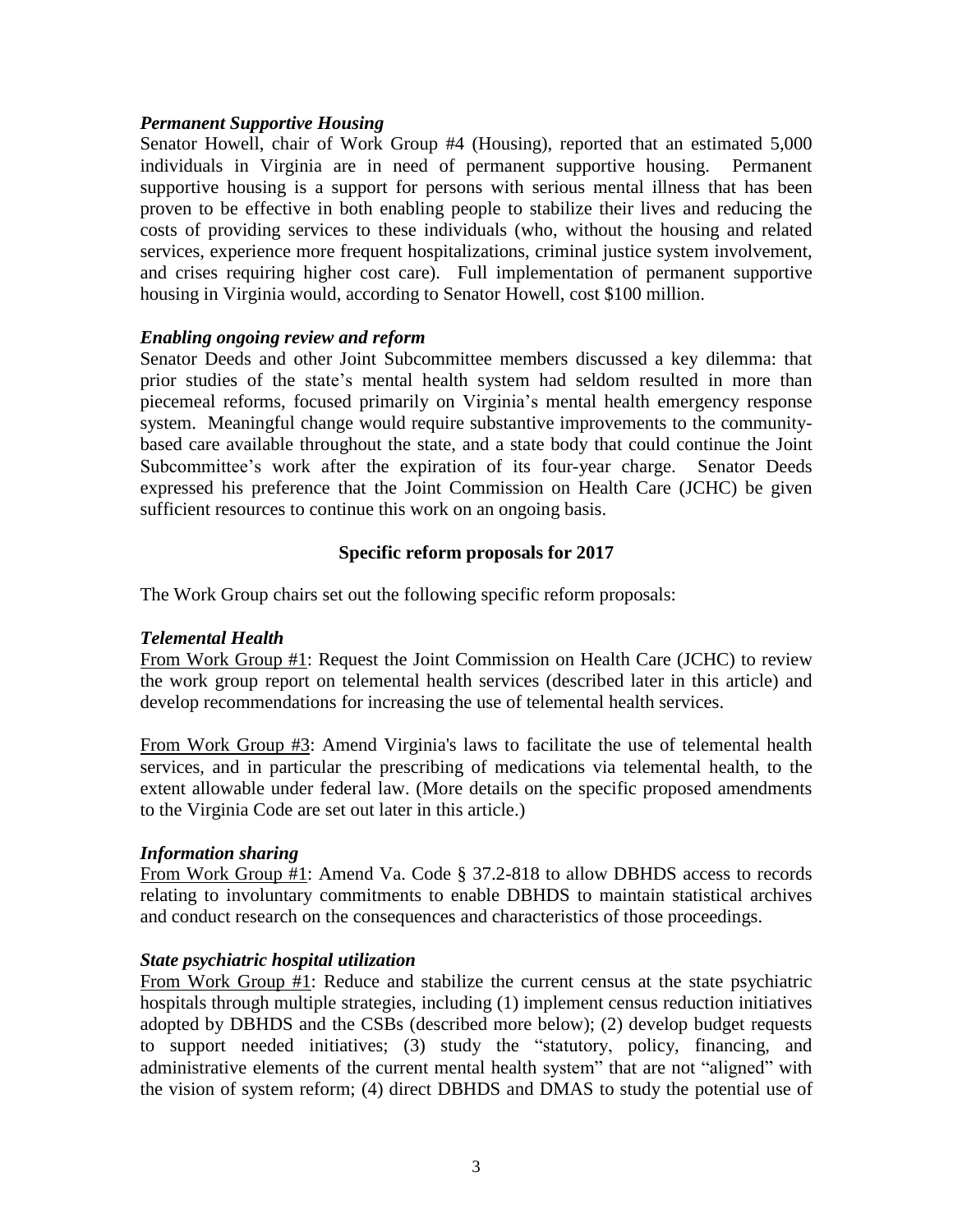the Involuntary Mental Commitment Fund for both involuntary and voluntary temporary detention.

# *Alternative (non-law enforcement) transportation services for people in mental health crisis*

From Work Group #3: Require DBHDS and other relevant stakeholders to develop a model for the use of alternative transportation providers, including the criteria for the certification of such providers and the costs and benefits associated with the implementation of the model.

# *Mental Health Services in the Criminal Justice System*

# From Work Group #2:

Provide authority to an appropriate entity, possibly the Virginia Board of Corrections (BOC), to investigate in-custody deaths in jails.

Require the use of a standardized instrument upon intake of persons into jails to screen for mental illness.

Require DBHDS to develop a plan for the provision of discharge planning services for persons with mental illness being released from jail that ensures that each jail in the Commonwealth has access to such services. The plan shall include an estimate of the cost of providing discharge planning services as well as an estimate of any cost savings that may result from the provision of such services.

# *Permanent Supportive Housing* From Work Group #4:

Provide \$10 million in new funding for permanent supportive housing targeted to address frequent users of high-cost systems (e.g., state psychiatric hospitals and jails).

Amend the Virginia Housing Trust Fund to require that 20 percent of the Fund be used for (1) supportive services and predevelopment assistance for permanent supportive housing for the homeless and (2) temporary rental assistance.

Require the Department of Housing and Community Development, in consultation with other agencies and stakeholders, to develop and implement strategies for housing individuals with serious mental illness.

Require the Department of Medical Assistance Services (DMAS), in consultation with other agencies and stakeholders, to research and recommend strategies for financing permanent supportive housing through Medicaid reimbursement.

# **The Journey to the Recommendations and Actions at the October 26, 2016 Meeting**

As reported in the July 2016 [issue](http://www.ilppp.virginia.edu/PublicationsAndPolicy/Index) of *DMHL*, the four Work Groups that brought their reports and recommendation to the full Joint Subcommittee membership on October 26 had been formed in the spring of 2016, with assistance provided to the Work Groups by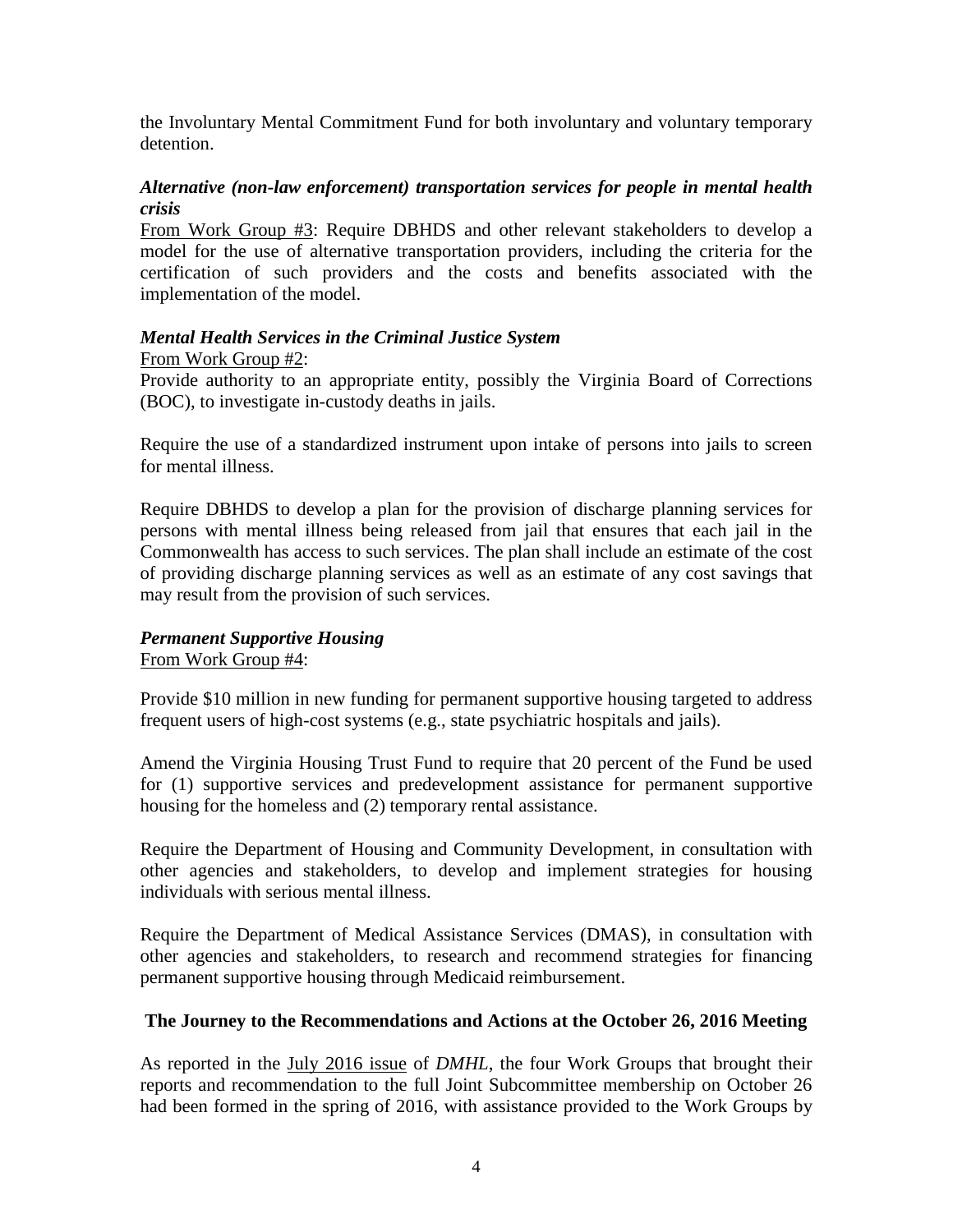Expert Advisory Panels assembled by the Institute of Law, Psychiatry and Public Policy. The activities of the Work Groups and their Panels, including the presentations and materials that they considered (and which are posted on the Division of Legislative Services [DLS] [website\)](http://dls.virginia.gov/interim_studies_MHS.html), are summarized below:

# **Work Group #1 – System Structure and Finance**

# **June 23, 2016 meeting: Consensus on key system problems and future system structure**

# *Highlighted system problems*

As reported in the July 2016 [issue](http://www.ilppp.virginia.edu/PublicationsAndPolicy/Index) of *DMHL*, the SJ 47 Joint Subcommittee identified three major problems with Virginia's current public mental health services system:

- (1) lack of a consistent array of services across the Commonwealth;
- (2) need for uniform measures of performance and outcomes; and
- (3) lack of accountability for performance and for achieving desired outcomes.

# *Recommended system structure*

After reviewing the three major state models for community-based public mental health service systems in the U.S., Work Group #1 recommended the following at the June 23 meeting of the Joint Subcommittee:

- 1. That Virginia retain the current system structure, which is "largely" state funded (with some urban and suburban local governments providing substantial additional funds for services) and operated by local government agencies (the Community Services Boards) that both provide services directly and contract with private/non-profit entities for services, with the state operating the main public psychiatric hospitals; *but*
- 2. That the state substantially modify the current system by providing for "greater state direction and control"; *and*
- 3. That local entities be made "more accountable for their performance to the state and to the populations they serve."

Work Group #1's chair, Sen. Hanger, emphasized the goal of having the same behavioral healthcare services available "everywhere" in the Commonwealth, and cited the services set out in the "Certified Community Behavioral Health Clinic" model – identified by Interim DBHDS Commissioner Barber in his April 23, 2016 [presentation](http://dls.virginia.gov/groups/mhs/DBHDS_041916.pdf) to the Joint Subcommittee as being the model that DBHDS had embraced in its STEP-VA reform initiative – as providing a "focus" for Work Group #1's ongoing work.

# **August 22, 2016 meeting: System challenges and visions, and the need for reliable data**

# *System Challenges identified by the Advisory Panel*

As set out in the DLS [summary](http://dls.virginia.gov/GROUPS/MHS/sm082216wg1.pdf) of the Work Group #1's August 22 meeting (and in a [memorandum](http://dls.virginia.gov/groups/mhs/update082216.pdf) from Professor Bonnie), Work Group #1's Advisory Panel identified four key system challenges that were a focus of the Panel's work: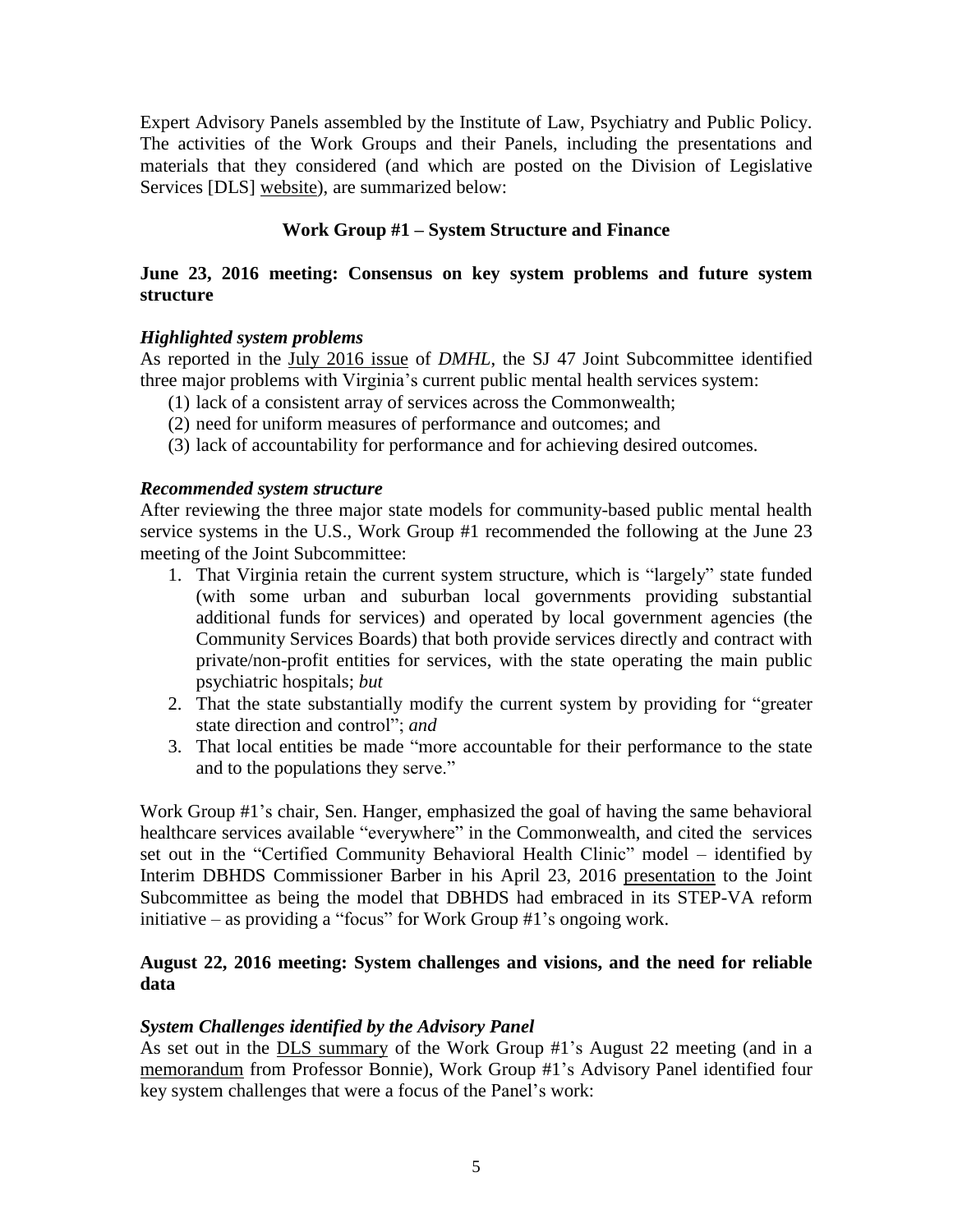- 1. Closing gaps in service capacity and access The Panel planned to work with DBHDS to develop a cost estimate for implementing statewide the service array set out in the STEP-VA plan (based on the CCBHC model) over the course of a decade.
- 2. Creating necessary data capacity The panel found that "the necessary data" infrastructure does not yet exist and many of the necessary data elements are not yet available," and it planned to work with DBHDS to "build the necessary data capability to support the transformed system of care."
- 3. Solving cross-system challenges Finding that the poor outcomes for people with serious mental illness often result from "gaps and misalignments in services across systems" – for example, providing safe transport for persons in crisis and appropriately diverting people with mental illness from involvement with the criminal justice system – the Panel will look at communities that have developed innovative solutions.
- 4. Coordinating publicly funded mental health services The Panel submitted that lining up Medicaid funding with state and local government general funds for public mental health care is a key challenge for making the services system financially sustainable.
- 5. Linking community services board funding to state hospital use Since July of 2014, when state psychiatric hospitals became the guaranteed placement of "last resort" for persons in mental health crisis, admissions to state hospitals under Temporary Detention Orders (TDOs) have increased 164%. Because the state alone absorbs the costs of this dramatically increasing admissions rate, the Panel is exploring how best to incentivize local CSBs to find better ways than hospitalization to resolve such crises.

# *DBHDS and the model for needed services*

At Work Group #1's August 22 meeting, Daniel Herr, JD, Assistant DBHDS Commissioner for Behavioral Healthcare Services, made a [presentation](http://dls.virginia.gov/groups/mhs/service%20desc%20082216.pdf) on the needed set of services in the state's behavioral healthcare system. The model of services Mr. Herr presented was an integration of the standards developed under the CCBHC model and those developed by the DBHDS Transformation Initiative. Mr. Herr noted in particular the problems in the current system with varying access to services, variation in available services across jurisdictions, and the over-reliance on more costly crisis services and institutional care. A key component of the proposed new system of care is "same day access" to "screening, assessment and diagnosis, including risk assessment," which promises to reduce crisis care and enable people to enter into care when they recognize a need for care.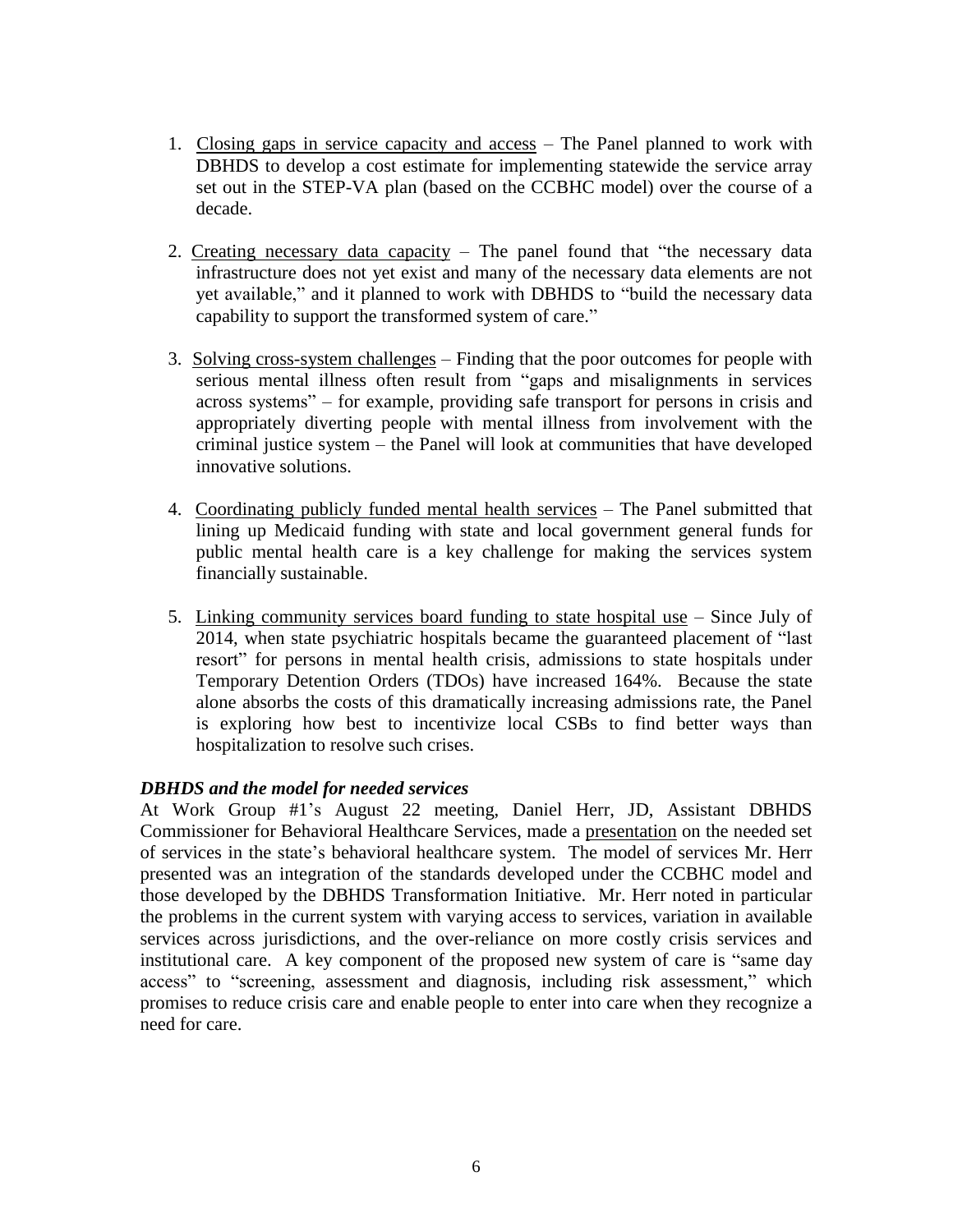# *DBHDS and data system challenges and recommendations*

A DBHDS [presentation](http://dls.virginia.gov/groups/mhs/data%20collection%20082216.pdf) on data collection noted the growing demand from multiple government, insurance, and grant-funding sources for data that meaningfully captures the effectiveness of behavioral health care services, and the current absence of a robust statewide system for gathering and sharing such data. The presentation recommended the development of a single electronic health records system for all of the state's CSBs, and the state's engagement with a consulting firm to help set the standards for development of a system that can collect, maintain and communicate meaningful outcome data. It was noted, however, that a lot of the needed technologies and standards are "emerging" technologies, so it is not easy to find the right people to do this important work.

# *The financial burden on localities in funding behavioral healthcare services*

One reason for the Advisory Panel's recommendation to maintain the current public behavioral healthcare services structure has been the active participation by many local governments in funding services provided by the local CSBs and other providers. Work Group #1 received at its August 22 meeting a [presentation](http://dls.virginia.gov/groups/mhs/fiscal082216.pdf) on the challenging fiscal realities limiting local government participation in such services, along with ["selected](http://dls.virginia.gov/groups/mhs/selected%20programs.pdf) [examples"](http://dls.virginia.gov/groups/mhs/selected%20programs.pdf) of programs receiving local government financial support that have a behavioral healthcare component, and the specific experience of [Roanoke](http://dls.virginia.gov/groups/mhs/roanoke082216.pdf) County in funding such services.

# **October 26, 2016 meeting: A vision for how the system should look and specific interim reform proposals**

As set out in more detail in the DLS [summary](http://dls.virginia.gov/GROUPS/MHS/sm102616wg1.pdf) of the Work Group #1 meeting on October 26, the Work Group developed the following major proposals:

# *Adoption of the STEP-VA (System Transformation, Excellence and Performance in Virginia)*

The Work Group received two key documents for its deliberations on October 26. First, a report from Professor Bonnie, entitled "Interim Report on Core [Services"](http://dls.virginia.gov/groups/mhs/core%20services%20rpt%20102616.pdf), began with a review of the various mental health system reform studies in Virginia over the prior 45 years, noting that each had identified the same deficiencies in Virginia's mental health services system  $-$  (1) the fragmented nature of the system (and in particular the lack of coordination between state and local systems) that allowed too many people to "fall through the cracks," (2) the high variability among the state's CSBs in the types, quantity and quality of services available (with financial and resource deficits in rural areas being particularly acute) and the disproportionate amount of funding going to hospital-based care, leaving community-based care underfunded and underdeveloped, and (3) the lack of clear accountability and oversight.

The Panel's report went on to note that the past reform studies had resulted in only piecemeal changes in different parts of an inadequate system (for example, funding additional crisis teams and "drop-in" centers, and reforming certain aspects of the ECO/TDO process), and that the remaining inadequacies had contributed to the "overwhelming" number of individuals with behavioral health needs who are now in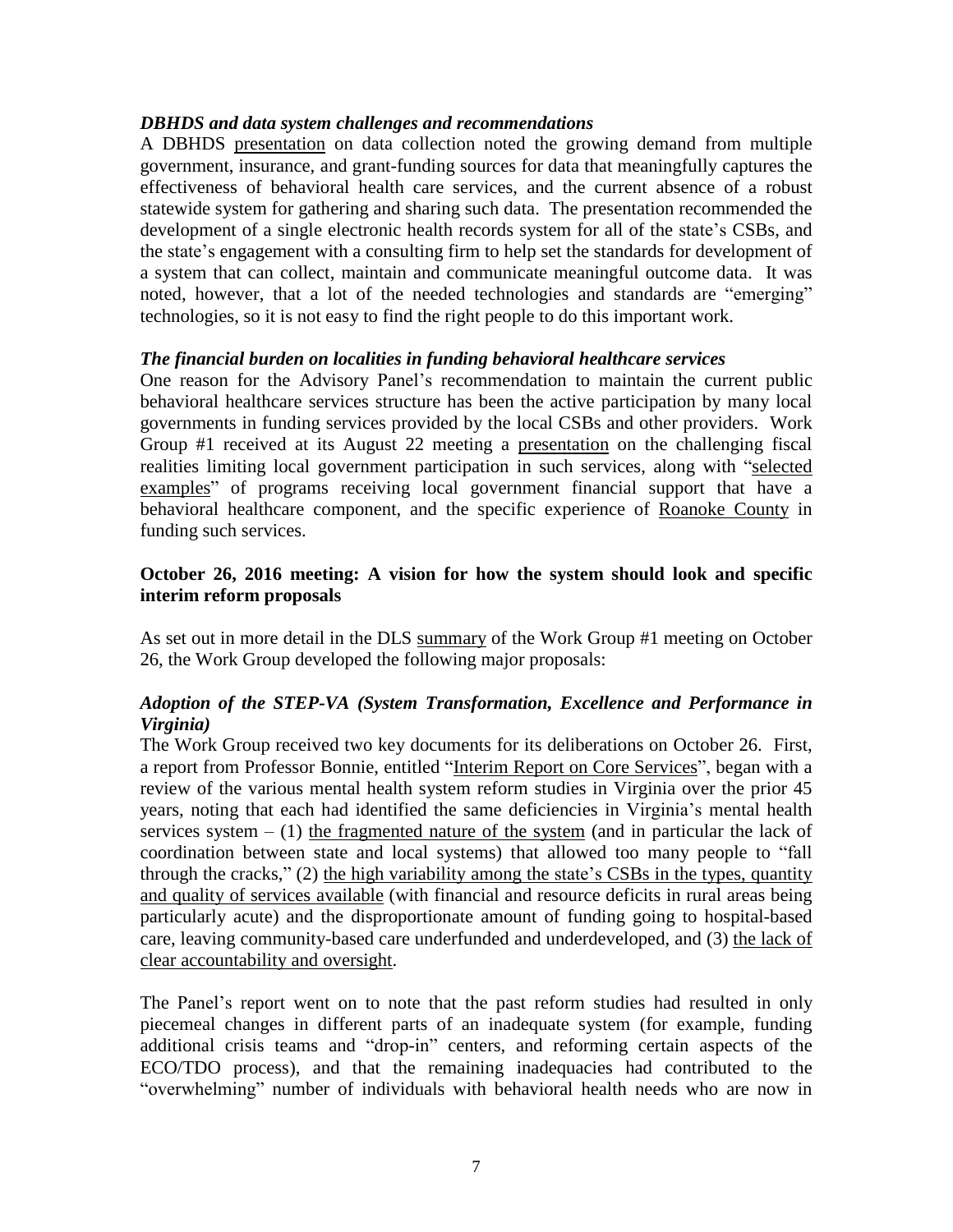correctional facilities. Virginia's opioid epidemic has made the consequences of these service system inadequacies even more dire.

The Panel submitted that Virginia needs a "road map" for "comprehensive" reform that "provides a clear vision of the behavioral health system we are seeking" *and* "identifies a sequence of specific steps designed to achieve that vision."

The Panel set out three broad criteria that a reformed system must meet:

- 1. It must "provide a consistent array of services and supports" throughout the state.
- 2. Those services must be of "high quality" and "based on evidence of what works."
- 3. The system must be "aligned" with current reforms in overall health care, "including integration of primary and behavioral healthcare, data-driven decision making, and outcome-based care."

The Panel reported that it supported the STEP-VA plan developed by DBHDS and the CSBs as providing the "needed vision" for comprehensive reform. STEP-VA builds on the "9+1" services model for Certified Community Behavioral Health Clinics (CCBHC) developed by the Substance Abuse and Mental Health Services Administration (SAMHSA) under a grant program offered to the states.

The Panel report noted that DBHDS has provided a "potential timeline" for funding STEP-VA in stages, over time. The draft of the DBHDS plan, entitled ["Preliminary](http://dls.virginia.gov/groups/mhs/prelim%20rpt%20102616.pdf) Report on [Services"](http://dls.virginia.gov/groups/mhs/prelim%20rpt%20102616.pdf), lists and describes the core services that should be available to every person in Virginia who needs them, and provides an estimate of the cost of enabling Virginia's service system to provide these services. (These cost estimates are based on the self-assessment done by the eight CSBs that participated in the CCBHC grant project). Acknowledging that the financial resources do not exist to implement this system immediately, the report recommends a focus first on two services: "same day access to screening/timely access to assessment, diagnostic, and treatment services and referrals;" and "outpatient primary screening and monitoring services."

As the Panel notes in its report, starting with "same day access" places emphasis on the "front door" of the system to increase the engagement of individuals by responding immediately when they report that they need services. The current weeks-long waiting process in many CSBs (a few have actually implemented "same day access" already) results too frequently in people being unable to follow through with services, or experiencing crisis while waiting for an initial appointment and needing more intensive services. Seeing these individuals quickly will also need to be followed with promptly matching them with the services that they are found to need. The potential "payoff" is that early engagement will result in better treatment outcomes, fewer crises, and fewer incidents that result in coercive involvement with the criminal justice and social services systems. The second listed priority – primary care screening – recognizes that behavioral health cannot be separated from general health, and that addressing individuals' general health conditions significantly impacts the success of their behavioral healthcare.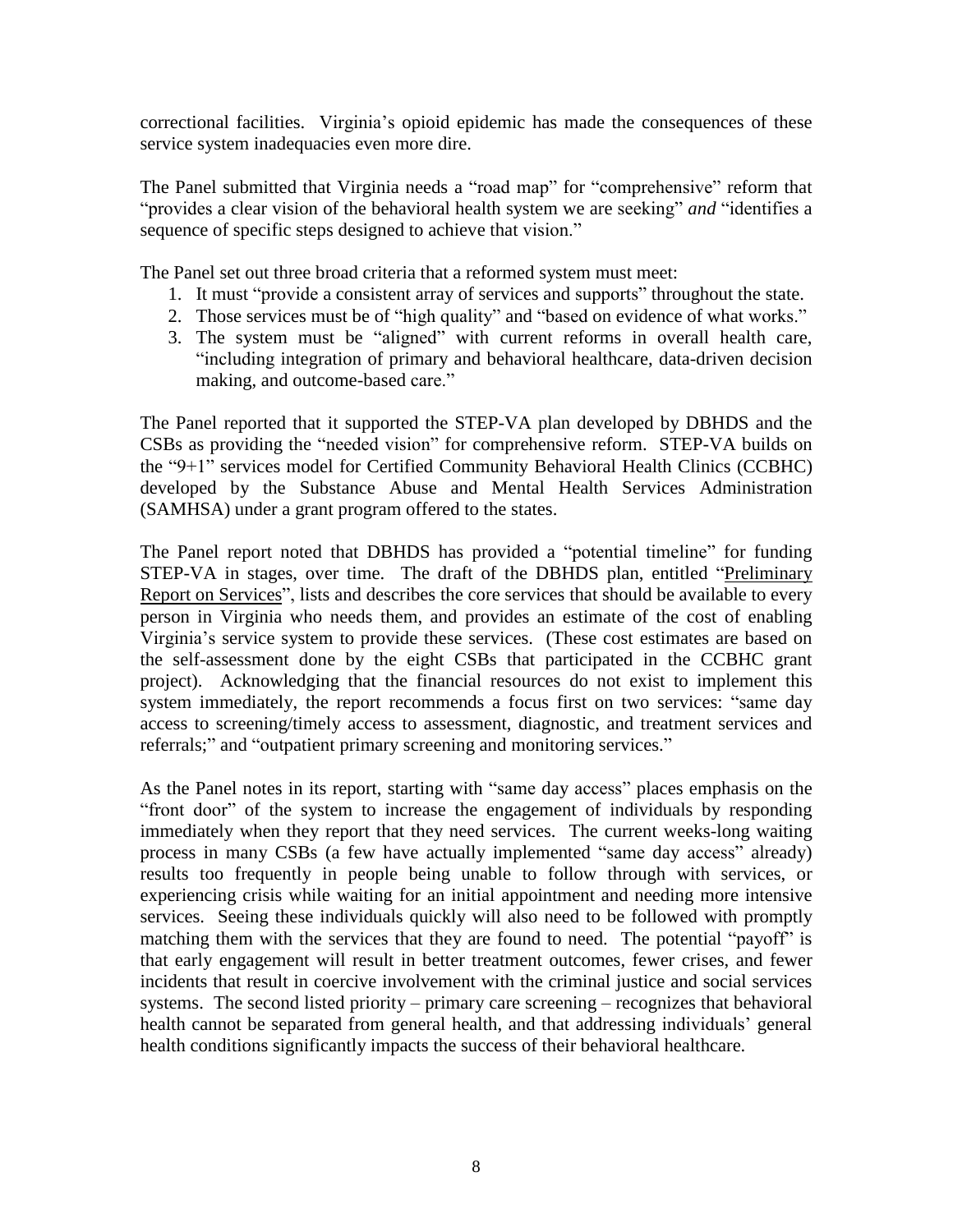The Advisory Panel report noted that realizing this vision in the step-by-step process proposed would require two key commitments:

- 1. *Funding* There would need to be a commitment to tapping "all available funding sources": Medicaid (current and "expanded"), federal block grants, state and local funds, Comprehensive Services Act (CSA) funds, and others, and to producing efficiencies in various ways.
- 2. *Accountability* "Virginia must establish a cross-cutting accountability structure" to monitor implementation and respond to issues that arise.

The DBHDS preliminary report added another key need: information technology and infrastructure upgrades to support implementation of the new system. The estimated cost of these upgrades is just over \$20 million.

# *Specific Reform Initiatives*

# Hospital Bed Utilization:

The Panel's [proposal](http://dls.virginia.gov/groups/mhs/state%20hospital%20utilization102616.pdf) on state hospital utilization noted that, after reform legislation in 2014 made the state psychiatric hospitals the guaranteed placement of "last resort" (for individuals in custody under ECOs who meet TDO criteria), the census at those hospitals dramatically increased, and remains above 95%, with some facilities exceeding 100% well above levels where patient and staff safety start to decline. (Best practices set a hospital census limit of 85%.) Virginia already has a higher ratio of state hospital beds per population than the national average (17.3 per 100,000 vs. 15 per 100,000). Improving local services to reduce the need for hospitalizations is a challenge for local programs, as Virginia's state hospitals split the state behavioral healthcare budget with local services at a 50/50 rate, while nationally the split is 23% to state hospitals and 75% to local services.

A key fact noted by the Advisory Panel is that the state assumes all of the costs of caring for a person in a state psychiatric hospital; there are no financial costs to a locality when a person is sent to a state facility. A question for the Panel was whether a financing structure that created incentives for localities to prevent state hospitalizations would help to reduce the current hospitalization rate. The Panel looked at the practices of a number of different states. They noted that, as is "well understood", having the same "entity" responsible and accountable for both clinical outcomes and financial expenditures results in the most efficient delivery of the most effective care. Short of having a "single entity" approach, the Panel found a "variety of mechanisms" (cited in the [proposal\)](http://dls.virginia.gov/groups/mhs/state%20hospital%20utilization102616.pdf) in different states that "can create sufficient incentives for community providers to effectively manage state hospital utilization."

The Panel then went on to note that, in May, DBHDS started "an ongoing dialogue" with the state's CSBs and state hospitals on strategies to reduce and stabilize the utilization rate for those hospitals, including improved communication, training, transportation, discharge planning, and enhanced participation and cooperation by private psychiatric hospitals. DBHDS at that time had also identified just over 8.5 million dollars for "capacity-building" to improve locally based crisis services and enhance local capacity to care for hospital patients ready for discharge. (A DBHDS power point [presentation](http://dls.virginia.gov/groups/mhs/state%20hosp%20census%20mgmt%20info.pdf) sets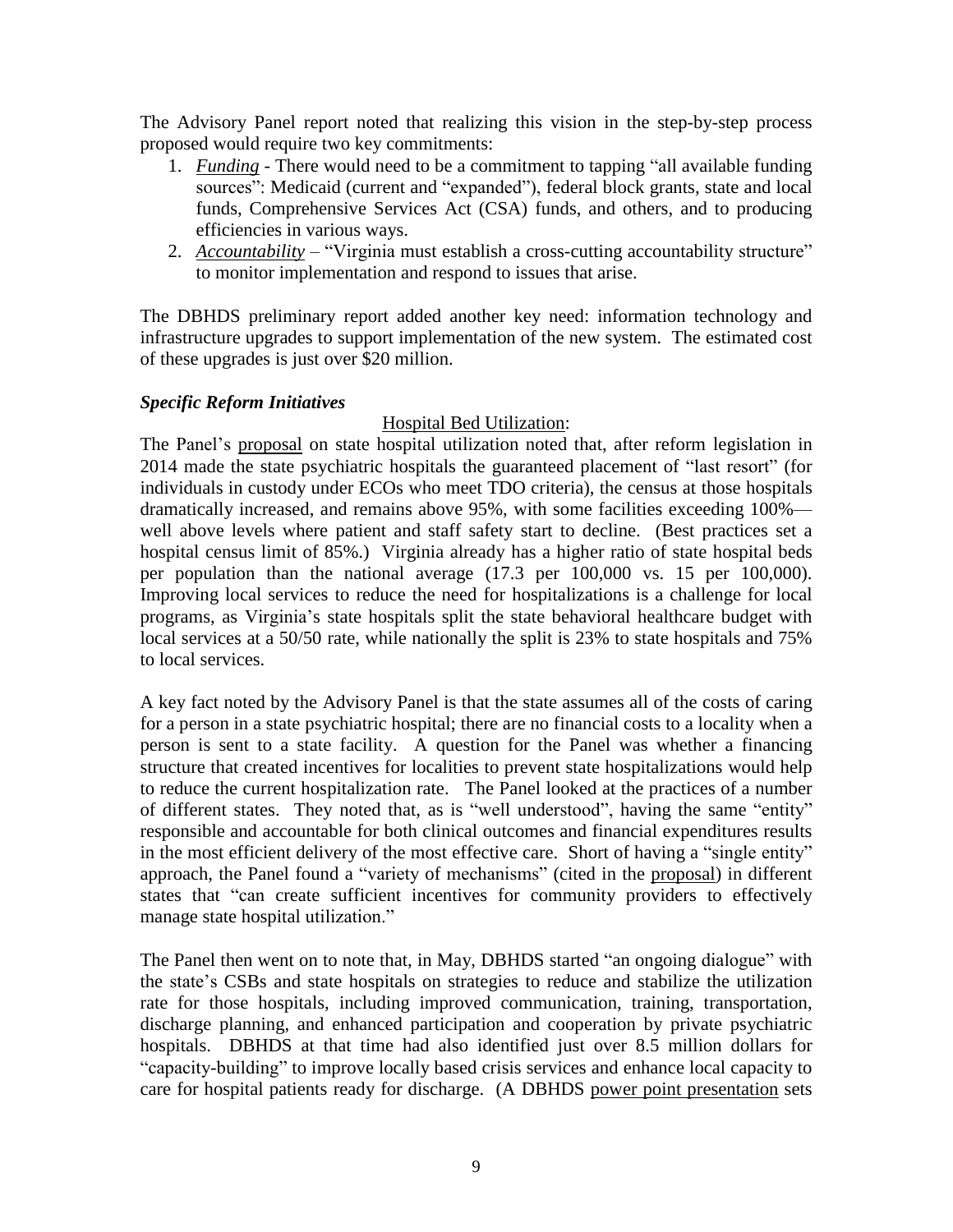out the extent of the hospital utilization problem and the various strategies being adopted with different CSBs to reduce the hospital census.) While "applauding" this initiative, the Panel noted its limited funding and scope, and the still un-addressed "structural incentives" that now exist for *increased* hospitalization: the "last resort" laws; the "free care" provided by state hospitals; the "discretion granted" to local private hospitals to refuse admissions; and the bias toward involuntary (vs. voluntary) care.

The Panel made the following recommendations regarding hospital utilization:

1. That DBHDS and the CSBs implement the census reduction initiative and report on the results to the SJ 47 Joint Subcommittee.

2. That DBHDS and the CSBs develop budget request(s) for FY 2018 to support the initiatives needed to keep state hospital utilization at or below 90% capacity.

3. That study continue of the elements of the current behavioral health system that are not aligned with strategic and operational objectives, or that create impediments to efficient and effective care, and recommend solutions to the Subcommittee by October 30, 2017, including the use of financial risks and incentives to achieve performance objectives.

4. That DBHDS and the Department of Medical Assistance Services (DMAS) study: (a) the potential use of the Involuntary Mental Commitment Fund (IMCF) for *both* voluntary inpatient treatment and involuntary temporary detention, to create an incentive to reduce the use of involuntary treatment statewide; (b) possible transfer of the IMCF fund from DMAS to DBHDS; and (c) other strategies for improving the use of these funds.

# Telemental Health:

The Advisory Panel noted that research and practice in Virginia and in other states has established that a variety of mental health services can be provided through telecommunication—from expert consultation with healthcare providers to conducting diagnostic and treatment sessions with patients to remotely monitoring a patient's health and behavior—thereby making services available to individuals (particularly those living in the rural areas of the state) who otherwise would be unable to reach those services. Thus, telemental health is "not only a viable but an essential tool for bridging the existing care gap." However, "despite its demonstrated utility," it has not been widely adopted in Virginia. A Telemental Health work group was formed to look at the current barriers to wider use of telemental health services and to recommend actions to overcome those barriers. Its report identified and addressed five types of barriers: provider barriers, workforce barriers, financial barriers, patient/client barriers, and policy barriers. It listed 30 policy and practice options for overcoming these barriers, and made 12 specific recommendations for immediate consideration. For most of those, the work group recommended, and the Panel concurred (in a document entitled ["Expanding](http://dls.virginia.gov/groups/mhs/telemental%20health%20102616.pdf) Use of Telemental Health Services in the [Commonwealth"](http://dls.virginia.gov/groups/mhs/telemental%20health%20102616.pdf)), that the Joint Commission on Health Care is the most appropriate body for further reviewing and developing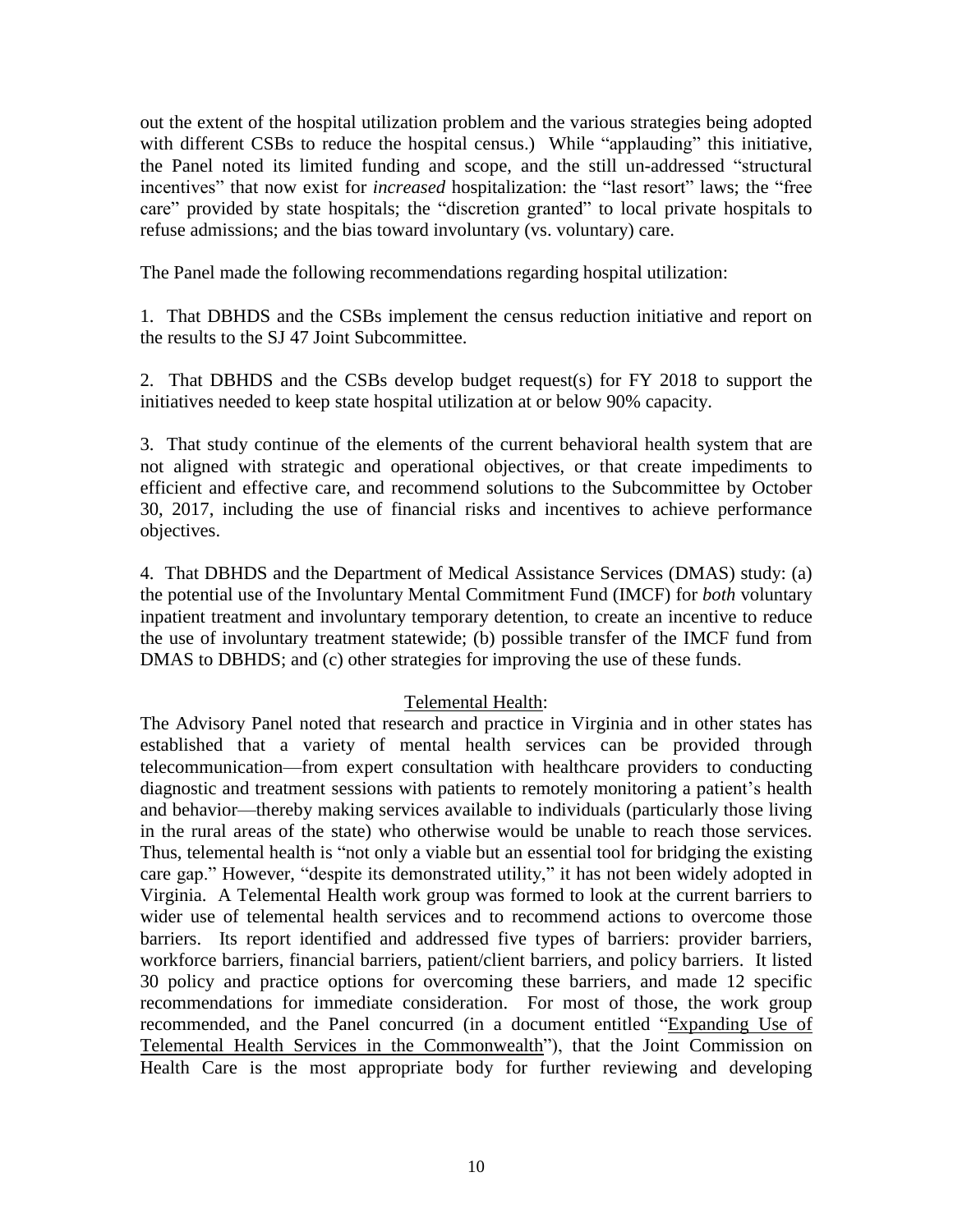implementation strategies for those recommendations, and reporting its findings and recommendations to the Joint Subcommittee in 2017.

# Data Sharing Challenges

The Panel noted that key data for evaluating the mental health emergency response system includes information from involuntary commitment hearings. Because Virginia law has no provision for enabling the Supreme Court of Virginia to share with DBHDS the confidential data from commitment hearings, the Panel proposed an [amendment](http://dls.virginia.gov/groups/mhs/37.2-818%20amendment.pdf) to Virginia Code § 37.2-818 to require district courts to provide this information to DBHDS upon request.

# **Work Group #2 – Criminal Justice Diversion**

# **June 23, 2016 meeting: Selecting priorities for criminal justice diversion**

As reported in the July 2016 [issue](http://www.ilppp.virginia.edu/PublicationsAndPolicy/Index) of *DMHL*, by June of 2016 Work Group #2's interests had coalesced around the following matters: (1) how persons with mental illness are diverted from the criminal justice system in other states, including the stage or stages in the criminal justice process at which diversion occurs, and the crimes that are eligible for diversion; (2) mental health courts, with a focus on showing how such courts actually improve outcomes for the individuals who participate in them, how best to ensure uniform "best practices" in their operation across the state (if implemented), and an explanation of why defendants choose to participate in these courts when they require defendants to comply with so many conditions, including additional services, supervision and review hearings; (3) consideration of codifying or otherwise formalizing the creation of Mental Health/Criminal Justice Stakeholder groups in the Commonwealth; and (4) how best to standardize mental health screening for inmates, ensure access to needed psychiatric medications for those in jail, and provide effective discharge planning to link inmates with mental illness to community services upon release.

In meetings in [June](http://dls.virginia.gov/groups/mhs/conf%20call%206-27-16.pdf) and [July,](http://dls.virginia.gov/groups/mhs/meeting%20of%20adv%20panel%20072516.pdf) the Advisory Panel discussed issues and established working groups regarding: mental health courts (and in particular legislators' concerns about costs, efficacy, and the public perception of different, and therefore unequal, treatment of individuals in these courts); treatment in jails of persons with serious mental illness; creation of Mental Health/Criminal Justice Stakeholder groups; and mental health discharge planning for persons with serious mental illness being released from jail.

# **August 22, 2016 meeting: Looking at mental health courts, diversion services, and investigations into mental health treatment in jails**

# *Mental Health Courts*

Work Group #2 heard a [presentation](http://dls.virginia.gov/groups/mhs/therapeutic%20docket.pdf) from the Hon. Jacqueline Talevi, Chief Judge of the General District Court for the  $23<sup>rd</sup>$  Judicial District (Roanoke and Salem), regarding the "therapeutic court" established there for persons with serious mental illness. That program, with screening of willing participants, intensive treatment and support services, supervision and review, a 12-month time frame, and reduction of sentence or sentencing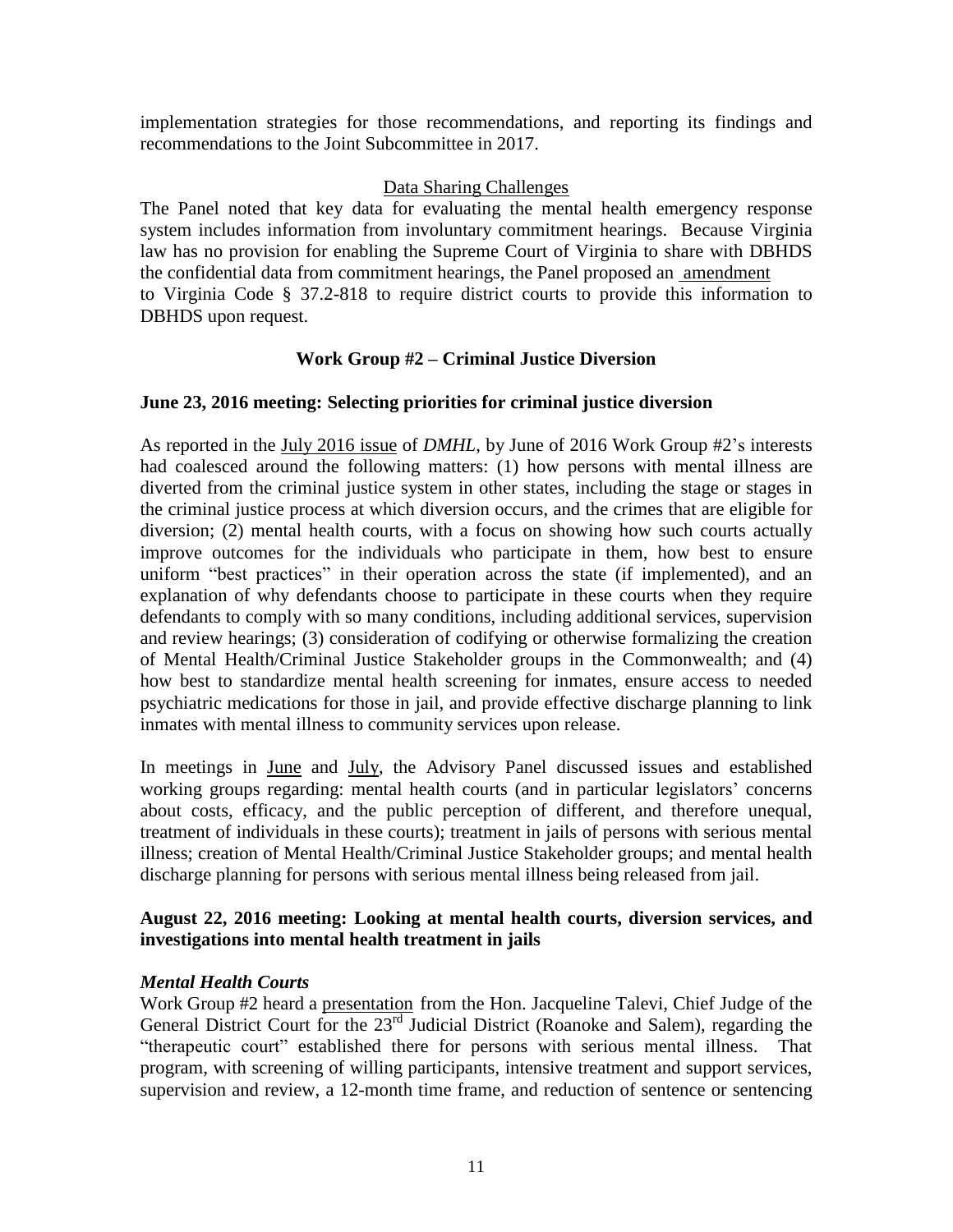to "time served" for those completing the program, is similar to other programs elsewhere in Virginia. However, as shown by the [Virginia](http://dls.virginia.gov/groups/mhs/docket%20chart%202016.pdf) Mental Health Docket Matrix developed by Jana Braswell of DBHDS (and a member of the Advisory Panel), there are notable differences among the seven dockets that are compared in the matrix. There is only one circuit court – the Norfolk Circuit Court – identified as having a mental health docket.

# *Diversion and Community Services*

Michelle Albert, LPC, CSOTP, the Jail Diversion Therapist Supervisor for the Alexandria CSB, provided a power point presentation on [Alexandria](http://dls.virginia.gov/groups/mhs/alexandria%20core.pdf) CORE (Collaboration for Recovery and Re-Entry). The CORE program is an interagency collaboration that operates under the Alexandria Community Criminal Justice Board (CCJB) and the Board's Jail Diversion Subcommittee. The program utilizes the 5-stage sequential intercept model, and identifies individuals in those different stages of criminal justice system involvement who have serious mental illness and appear to be amenable to services to help them stabilize and avoid re-arrest and incarceration. Most of the program participants enter the program as part of the jail pre-discharge planning process (Stage 4: Re-entry) or while under community probation supervision (Stage 5: Community Corrections/Community Support). Among the remarkable accomplishments of the program staff working with these individuals is their securing key benefits – insurance coverage, SSI or SSDI benefits, supportive housing – that significantly improve and stabilize clients' living conditions. In a study of program efficacy, it was found that, in the year following their discharge from jail, CORE clients experienced an 82% reduction in their total days of incarceration, and 78% of them were not re-incarcerated at all.

# *In-custody jail death investigations*

The Work Group also heard a presentation from Colonel Bobby D. Russell, Superintendent of the Western Virginia Regional Jail and President of the Virginia Association of Regional Jails, on the investigation of deaths of inmates in jail custody. According to Colonel Russell, whenever there is such a death, the jail contacts: (1) either the local law enforcement or the State Police, for an independent investigation; (2) the Office of the Medical Examiner (since an autopsy is performed for any such death); and (3) the Board of Corrections (BOC), which is responsible for jail oversight and conducts jail inspections through the Department of Corrections. In any death the regional jail also conducts its own internal investigation concurrently with the law-enforcement agency investigation. Colonel Russell saw the BOC as the most appropriate body for assessing jail performance, given its statutory duty and authority in regard to jail operations and its familiarity with those operations. He did not see the Office of the State Inspector General (OSIG) as "set up" to investigate local and regional jails and other agencies, and he was not surprised at the OSIG's report that, in its investigation of the death of Jamycheal Mitchell at the Hampton Roads Regional Jail, the OSIG was unable to gain access to the jail for purposes of investigating Mr. Mitchell's death.

A summary of the Work Group's August 22 meeting, which is posted on the DLS website, can be found [here.](http://dls.virginia.gov/GROUPS/MHS/sm082216wg2.pdf)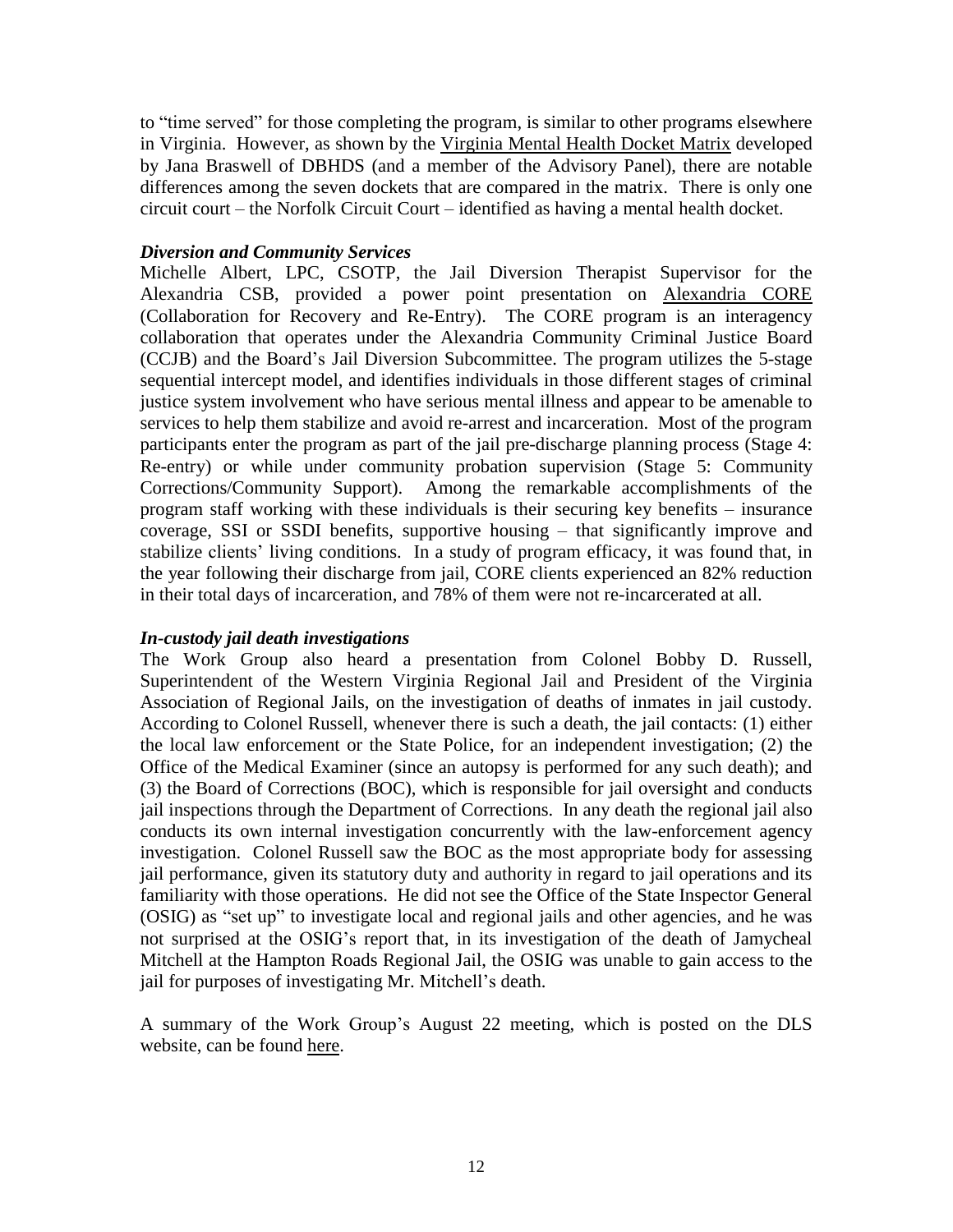# **October 26, 2016 meeting: Setting criminal justice diversion priorities**

As set out in more detail in the DLS [summary](http://dls.virginia.gov/GROUPS/MHS/sm102616wg2.pdf) of the Work Group's meeting on October 26, Work Group #2 developed the following major proposals:

# *Authorizing an appropriate independent entity to investigate treatment of inmates at jail facilities*

The Work Group heard from employees of the Office of the State Inspector General (OSIG) who had acted as "whistleblowers" in claiming that, in its investigation into the 2015 death of Jamychael Mitchell at the Hampton Roads Regional Jail, the OSIG, among other things, (1) failed to use its authority to investigate the role of the jail and its medical services provider in Mr. Mitchell's death, (2) had undisclosed and compromising conflicts of interest due to OSIG staff relationships with leadership in DBHDS, (3) had been aware, prior to Mr. Mitchell's death, of information on serious patient and staff safety issues and staff workload problems at Eastern State Hospital that had been actively suppressed. In a [statement](http://dls.virginia.gov/groups/MHS/Hill-Thomas-White%20submitted%20statement.pdf) submitted to the Work Group, the whistleblowers questioned whether, given the cited problems, the OSIG could be entrusted with the responsibility to conduct independent investigations of the mental health treatment of inmates in local and regional jails. They noted that the Attorney General's request to the U.S. Department of Justice to conduct an investigation into Mr. Mitchell's death indicated the serious loss of confidence in the efficacy of the OSIG, and they asked for action by the General Assembly to ensure that jail inmates with mental health needs receive the care they need. The whistleblowers responded to a number of questions from Work Group members.

In the follow-up discussion, there was consensus that an "appropriate entity" must be given clear authority to conduct investigations into "in-custody deaths" in jails, and while much of the discussion centered on the possibility of giving the Board of Corrections this authority, no consensus was reached.

# *Requiring the use of a standardized instrument at intake to identify persons coming into jail who have mental illness needing treatment*

DBHDS Commissioner Barber made a PowerPoint [presentation](http://dls.virginia.gov/groups/mhs/screen%20jails.pdf) to the Work Group on mental health screening in local and regional jails, showing that there are validated screening tests (75% accuracy) that can be used by trained jail staff to identify inmates who have mental health conditions requiring treatment. The Commissioner noted that, while Virginia has long encouraged jails to use a screening instrument, many jails still do not use one, and the jails using screening instruments are using different ones. He recommended that the General Assembly support/mandate the use of standardized mental health screening processes in local and regional jails, noting that the requirement for such screening can be incorporated into state regulations or included in budget language. Commissioner Barber recommended that, rather than mandate a particular screening instrument, the General Assembly give the DBHDS Commissioner, or the Board of Corrections, the authority to name the tool to be used.

The Work Group's Advisory Panel also recommended that jails be required to use a standardized mental health screening instrument, as set out in a presentation to the Work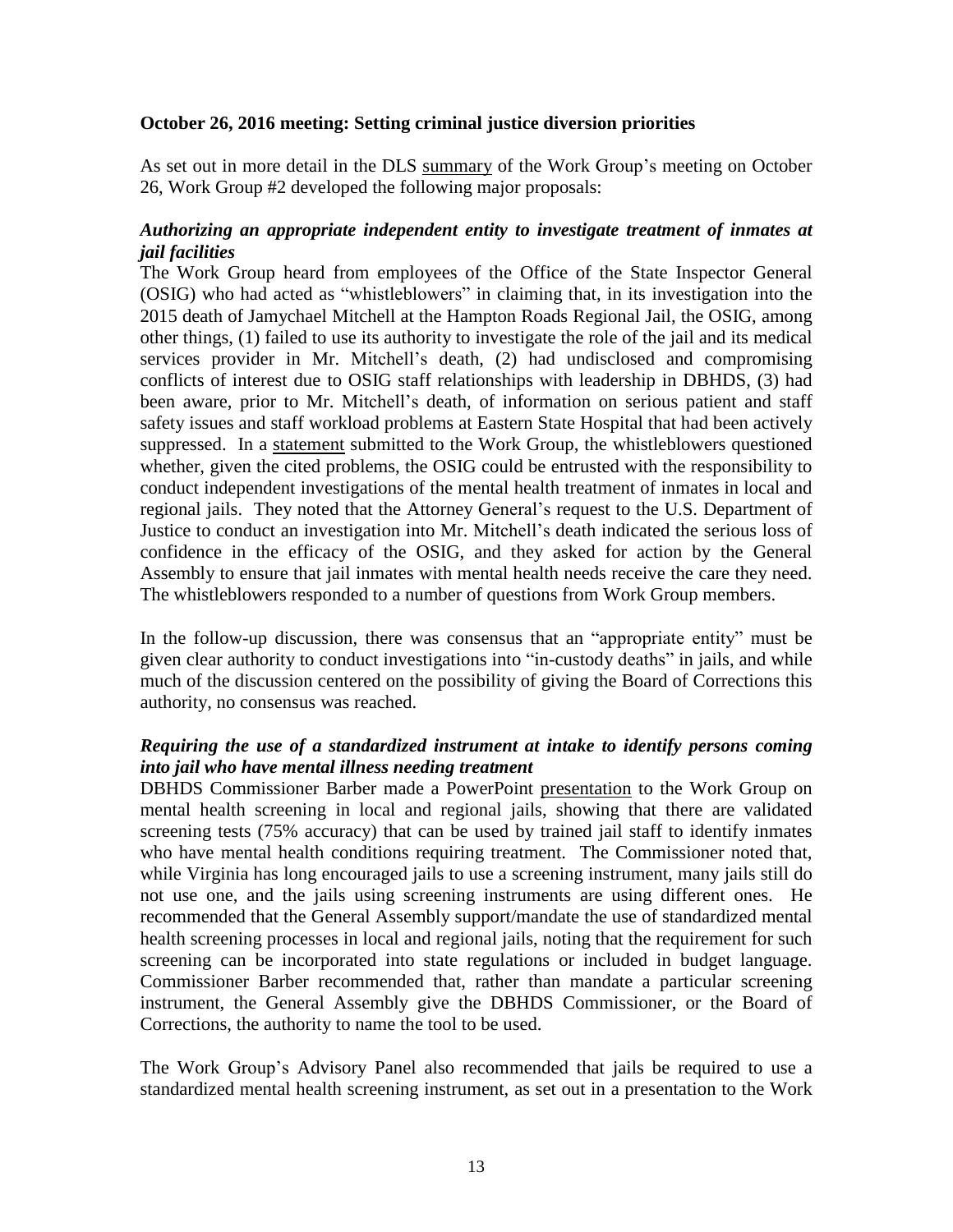Group by the Panel's chair, Leslie Weisman, LCSW. The Work Group voted to adopt and put forward that recommendation.

# *Developing a plan for mental health discharge planning services for persons with mental illness being released from jail*

In her presentation to the Work Group regarding recommendations from the Panel, Ms. Weisman reported that jail discharge planning was deemed by the Panel members to be of paramount importance, and that every jail should have access to a jail discharge planner. She noted that community services boards (CSBs) currently perform this service for individuals being discharged from state hospitals, and submitted the Panel's recommendation that DBHDS develop a plan to ensure that discharge planning occurs at every jail.

The Work Group adopted a proposal that DBHDS develop a plan for the provision of discharge planning services for persons being released from jail that ensures that each jail in the Commonwealth has access to such services. The plan must include an estimate of the cost of providing discharge planning services, as well as an estimate of any cost savings that may result from the provision of such services.

# *Other criminal justice diversion services remaining under study*

As reflected in Ms. Weisman's report to the Work Group on October 26, and in the summaries of the Panel's meetings on [September](http://dls.virginia.gov/groups/mhs/panel%20conf%20call%20091516.pdf) 15 and [October](http://dls.virginia.gov/groups/mhs/panel%20mtg%20101116.pdf) 11, the following matters remain under study.

# Mental Health Dockets:

As reported by Ms. Weisman at the Panel's September and October meetings, the Virginia Supreme Court formed a Behavioral Health Docket Advisory Committee, chaired by Judge Talevi, to establish standards that must be met by any court that wants to establish a behavioral health docket. Ms. Weisman also noted to the Panel members that Work Group #2 members wanted more information on why defendants agree to participate in these dockets when they demand so much compliance with various services and what the source of satisfaction is for defendants who complete the special docket program. The Panel members made plans to conduct research on these questions in 2017, including interviews with participants in current Virginia programs.

(*Note*: In an action taken on November 14, 2016 and effective January 16, 2017, the Virginia Supreme Court adopted and promulgated a new Rule 1:25, "Specialty Dockets," establishing a set of standards and procedures that any district or circuit court must follow if it wishes to establish one or more "specialty dockets," which are defined as "specialized court dockets within the existing structure of Virginia's circuit and district court system offering judicial monitoring of intensive treatment, supervision, and remediation integral to case disposition." Rule 1:25 recognizes three types of "specialty dockets" – drug treatment courts, veterans dockets, and behavioral/mental health dockets – with behavioral/mental health dockets described as dockets that "offer defendants with diagnosed behavioral or mental health disorders judicially supervised, community-based treatment plans, which a team of court staff and mental health professionals design and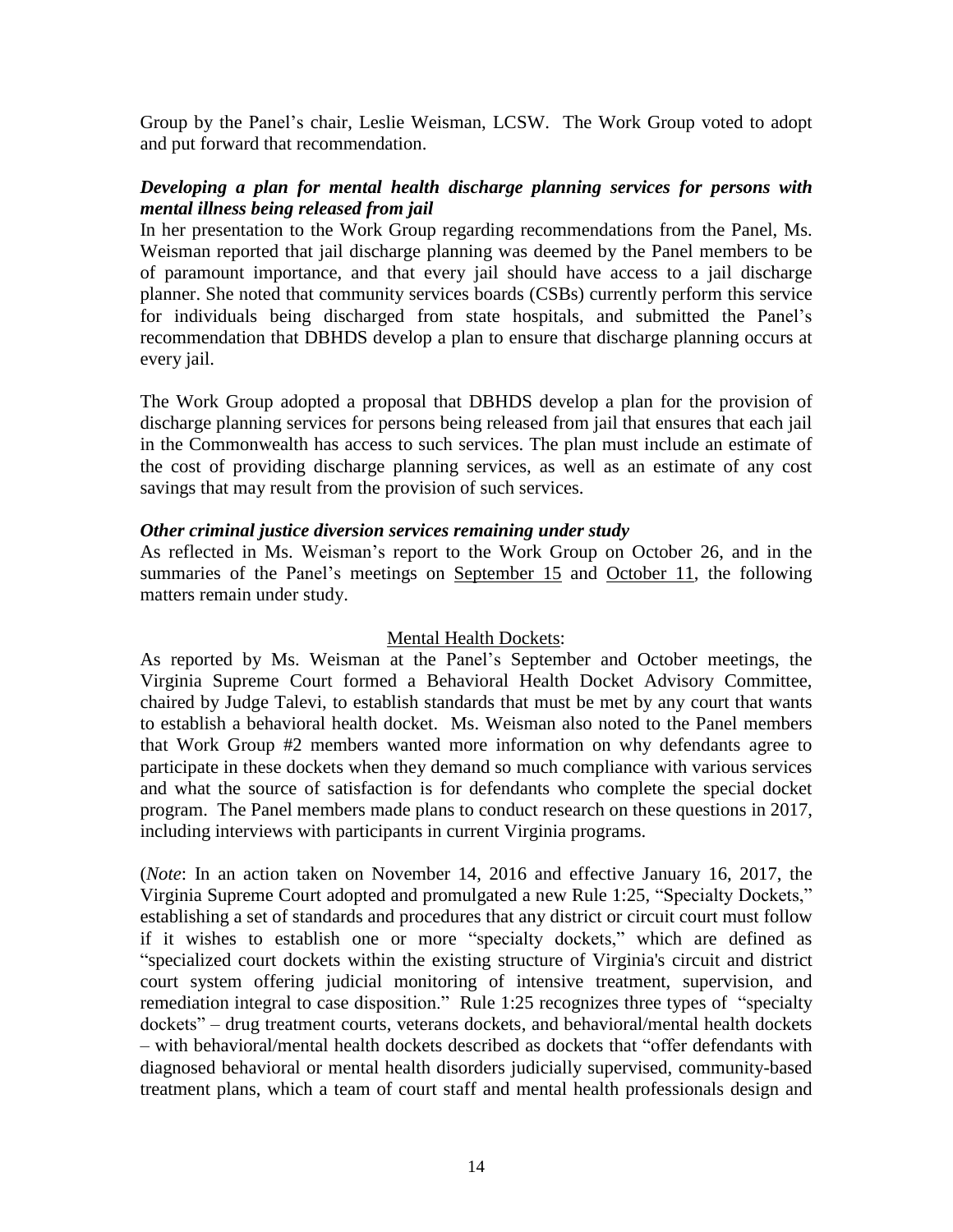implement." A district or circuit court wishing to establish one of these specialty dockets – or to *continue* an existing one – must petition the Supreme Court for authorization, and in that petition it must "demonstrate sufficient local support for the establishment of this specialty docket, as well as adequate planning for its establishment and continuation." The new rule empowers the Chief Justice to establish, by order, a Specialty Docket Advisory Committee and appoint its members, and to *also* establish and select the members of the advisory committees for each of the approved types of specialty dockets. (The rule declares the State Drug Treatment Court Advisory Committee, established under Va. Code Section18.2-254.1, as constituting the Drug Treatment Court Docket Advisory Committee under this rule.)

The new Rule 1:25 is on the Virginia Supreme Court website, and is linked [here.](http://www.courts.state.va.us/courts/scv/amendments/2016_1114_rule_1_25.pdf)

# Standardized Mental Health Treatment in Jails:

The Panel noted in its discussions the recommendation of the DBHDS "Justice-Involved Transformation Team" that there be standardized mental health treatment in jails, and in her presentation to the Work Group, Ms. Weisman submitted the need for "minimum standards" for mental health treatment in jails. This issue was not taken up by the Work Group at the October 26 meeting.

# Criminal Justice Stakeholder Groups:

In the meetings of both the Panel and the Work Group, Ms. Weisman has argued for the importance of local stakeholder groups in monitoring any changes in services provided to persons with mental illness. While no consensus on this has developed, the Panel is developing a survey to send out to CSBs to determine what similar stakeholder groups are already operating.

# **Work Group #3 – Mental Health Crisis Response and Emergency Services**

# **June 23, 2016 meeting: Selecting mental health emergency service priorities, and reviewing alternative transportation models for persons in mental health crisis**

As reported in the July 2016 [issue](http://www.ilppp.virginia.edu/PublicationsAndPolicy/Index) of *DMHL*, the Advisory Panel report to the Work Group identified four main subject areas in need of immediate attention: (1) the development of regional psychiatric emergency services (PES) units to improve crisis outcomes and reduce both "psychiatric boarding" in hospital Emergency Departments and psychiatric hospitalizations; (2) the use of telepsychiatry in the crisis context to increase access to psychiatric treatment in mental health crises; (3) the use of a medical or other alternative model of transportation for individuals in crisis in place of the current law-enforcement model, to reduce trauma for individuals and families while maintaining safety and to use law enforcement services more effectively; and (4) the identification of a core service model of treatment services for those in crisis. The Work Group reviewed the Panel recommendations at its June 23 meeting, and also received a [presentation](http://dls.virginia.gov/groups/mhs/8%20Alt%20Trans.pdf) from DBHDS on the alternative transportation pilot project in the region served by the Mt. Rogers Community Services Board, and a [presentation](http://dls.virginia.gov/groups/mhs/7%20VSA-pp.pdf) from the Virginia Sheriffs Association on the impact of required law enforcement transportation on local sheriffs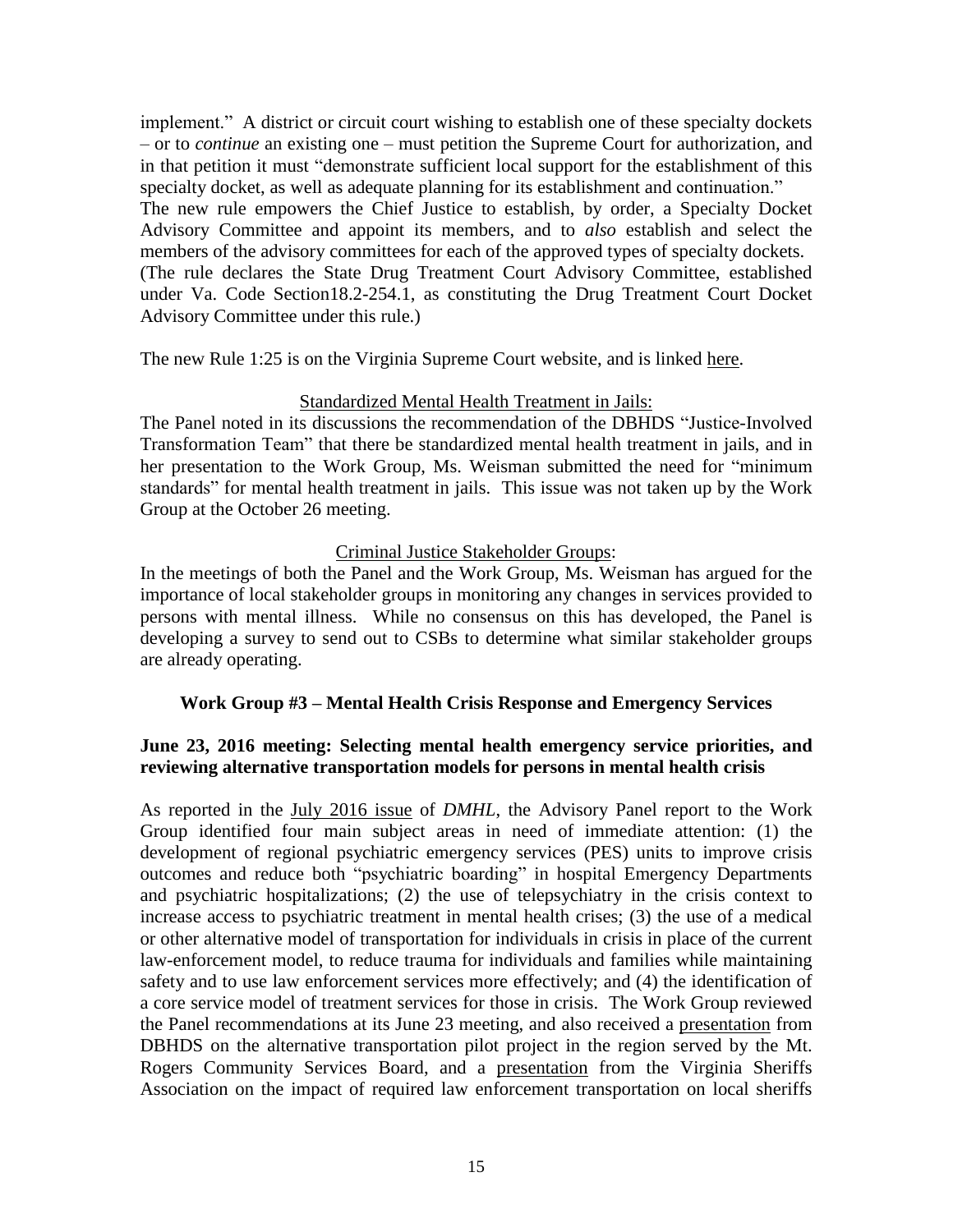departments and the Association's support for the Mt. Rogers project and similar alternative models.

# **August 22, 2016 meeting: Confirming the importance of telemental health services**

At its August 22 meeting (described in more detail in the DLS summary found [here](http://dls.virginia.gov/GROUPS/MHS/sm082216wg3.pdf) on the DLS website), the Work Group received (1) a [presentation](http://dls.virginia.gov/groups/mhs/telepsychiatry082216.pdf) from the University of Virginia on its telepsychiatry program and the demonstrated effectiveness of telepsychiatry, particularly in reaching individuals in seriously under-served rural jurisdictions; (2) a [presentation](http://dls.virginia.gov/groups/mhs/centre082216.pdf) from Centra Health on its use of telepsychiatry in its outpatient mental health programs, with important observations on the need for such technology in the face of the current serious shortage of psychiatrists, particularly for children and adolescents; and (3) a [presentation](http://dls.virginia.gov/groups/mhs/vahp082216.pdf) from the Virginia Association of Health Plans and Virginia Premier Health, Inc., regarding the value of telepsychiatry in various settings – particularly in the treatment of children and elderly nursing home residents – and the challenges posed by uneven insurance coverage for such services.

# **October 26, 2016 meeting: Recommending reform action**

The Advisory Panel submitted a [report](http://dls.virginia.gov/groups/mhs/ap%20report.pdf) to the Work Group in preparation for its October 26 meeting setting out recommendations regarding the key reform measures, including: *On transportation*: supporting the continuation and possible expansion of the Mt. Rogers pilot (if certain cost issues could be controlled), initiation of a similar pilot in an urban community and continued research into other models and possible funding mechanisms.

*On telemental health*: support for the recommendations from two separate telemental health groups: (1) the recommendations from Sen. Dunnavant's "stakeholders group" on enabling the prescribing of Schedule II-V drugs via telemental health services; (2) overcoming the multiple barriers to expanded use of telemental health services through the initiatives recommended by the telemental health group established jointly by the Work Group #1 and Work Group #3 Advisory Panels. (As noted above, Work Group #1 and its Advisory Panel specifically recommended referral of the telemental health group's recommendations to the Joint Commission on Health Care for further study and action.)

*On Psychiatric Emergency Services (PES) units*: support for continued study of potential models from other states, and possible future pilot sites developed from existing CIT Assessment Centers.

*On Core Emergency Services*: support for the STEP-VA initiative in identifying and defining the set of "core" services needed to establish an effective community-based mental health services system. (This has since become a key part of the work of Work Group  $#1.$ )

At the October 26 meeting itself (as set out in more detail in the DLS summary found [here\)](http://dls.virginia.gov/GROUPS/MHS/sm102616wg3.pdf), the Work Group considered the following: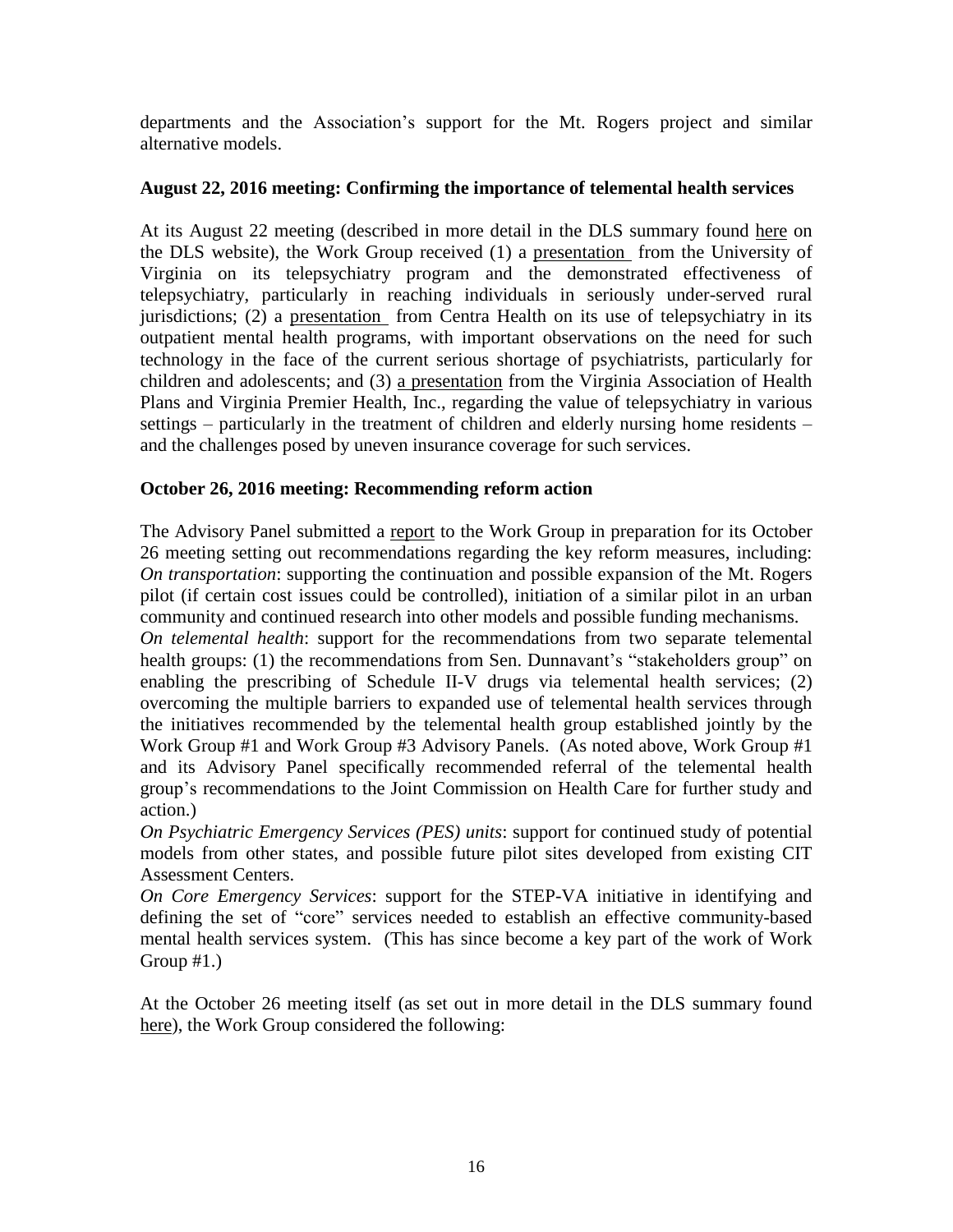# *Support for alternative transportation*

Del. Garrett, the Work Group chair, discussed the Mt. Rogers project, which, with over 300 alternative transports without any incident, has helped to establish that non-law enforcement crisis transport can be provided safely. However, he noted, costs and other considerations preclude continuing that particular project. Based on his discussions with various stakeholders, Del. Garrett suggested, and the Work Group members supported, a possible Section 1 bill for the 2017 session, directing DBHDS and DCJS, with full stakeholder participation, to develop a comprehensive model for alternative transport of persons in mental health crisis. A report and proposed model would be due to the Joint Subcommittee by October 1, 2017.

# *Support for code and regulatory changes to enable medication prescription through telepsychiatry*

W. Scott Johnson, Esq., who coordinated the stakeholders group established by Sen. Dunnavant to address statutory and regulatory restrictions on medication prescription via telepsychiatry, spoke to the Work Group (with Sen. Dunnavant attending and sitting with the Work Group members). As set out in more detail in Mr. Johnson's [letter](http://dls.virginia.gov/groups/mhs/telemedicine%20letter.pdf) to Del. Garrett and Sen. Dunnavant (and in the DLS [summary\)](http://dls.virginia.gov/GROUPS/MHS/sm102616wg3.pdf), under federal law Schedule II-V controlled substances cannot be prescribed by a physician via telemedicine unless the patient (1) is in a hospital or clinic that is registered with the Drug Enforcement Administration (DEA) as a permitted drug-dispensing site or (2) is in the presence of a DEA registered practitioner (a physician or "mid-level provider"). Mr. Johnson reported that, as part of the stakeholders group initiative, DBHDS and the Board of Pharmacy have been working together on a process to enable local CSBs to obtain state controlled substance registrations through the Board of Pharmacy that would enable the CSBs to obtain a DEA registration and thereby have active telepsychiatry, including medication prescriptions via telepsychiatry, at the CSB sites. The Board of Pharmacy noted that legislation is required to clearly authorize the issuance of controlled substance registrations to the CSBs. A proposed amendment to Virginia Code Section 54.1-3423 to provide such authorization was attached to Mr. Johnson's letter.

Mr. Johnson also reported that Section 54.1-3303 of the Virginia Code is the primary statute that sets out "what constitutes a valid prescription," and that the statute includes language addressing the prescribing of Schedule VI drugs via telemedicine. Noting that an "action item" for both the stakeholders group and the SJ 47 Work Group #3 was to ensure that state laws on telemedicine are not more restrictive than federal laws, the group's recommendation is to amend Section 54.1-3303 to clarify that a practitioner's compliance with federal law constitutes compliance with state law. A proposed clarifying amendment to Section 54.1-3303 was attached to Mr. Johnson's letter.

Delegate Garrett and Senator Dunnavant expressed their support for these proposed changes to facilitate telepsychiatry, and they described telepsychiatry as an innovative and needed way to connect health care providers to underserved populations in both rural and urban areas across the Commonwealth.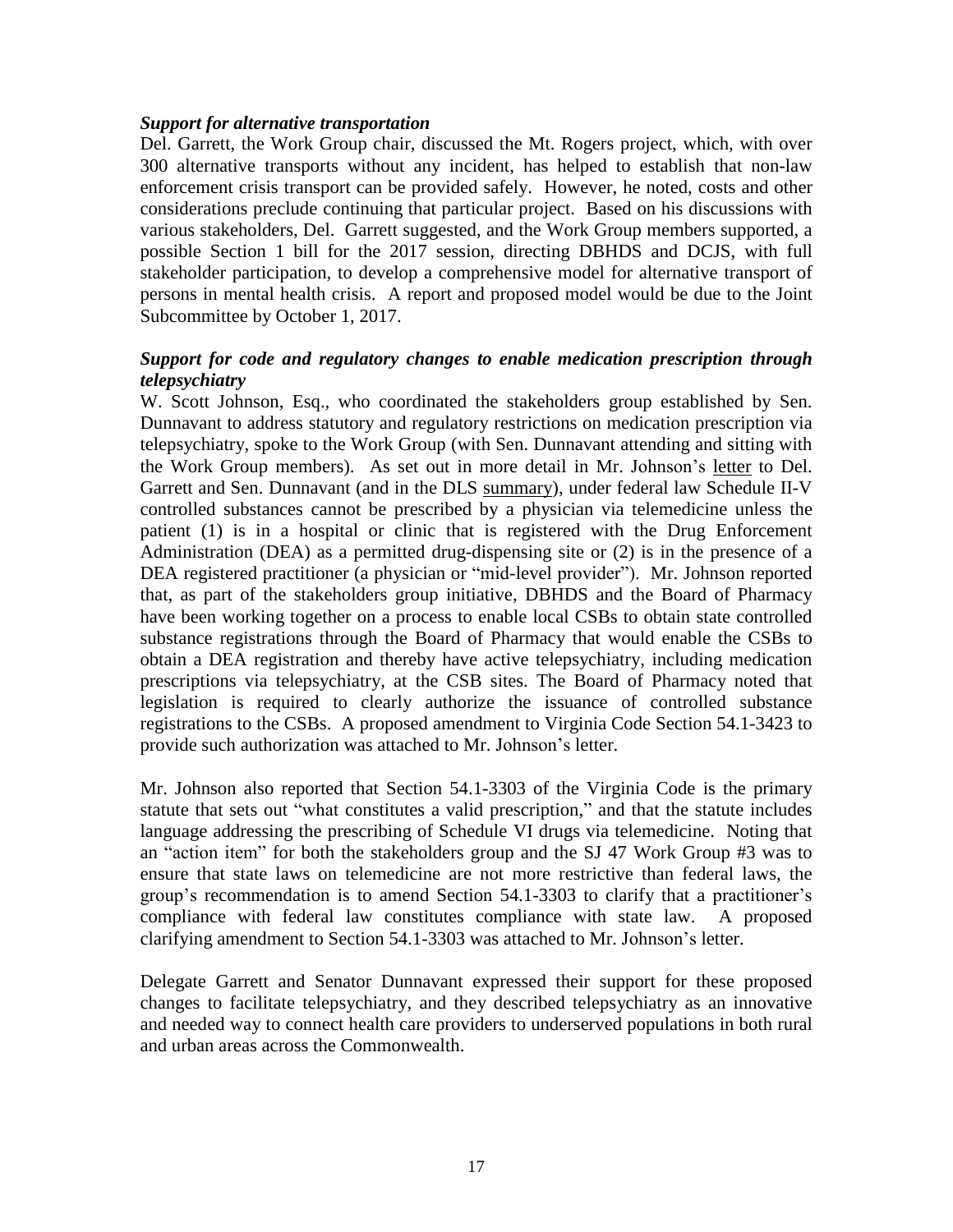# *Improving Response to Mental Health and Drug Use Emergencies through Emergency Department Care Coordination*

Representatives of the Virginia Hospital and Healthcare Association, the Virginia Association of Health Plans, and the Commonwealth Strategy Group made a PowerPoint [presentation](http://dls.virginia.gov/groups/mhs/care%20coodiniation.pdf) on the "Care Coordination and Improvement Initiative" that arose out of language in the General Assembly's 2016 budget mandating the Department of Medical Assistance Services (DMAS) to convene a work group to improve emergency department (ED) care. As the presentation emphasized, ED staffs face a highly fragmented health care system with poor communication and little information sharing among its various parts. This seriously compromises the ability of ED staff to effectively serve patients and refer them to community based follow-up services that prevent returns to the ED.

The work group found that other states, including Washington and Oregon, have successfully implemented a system of "real-time electronic communication among providers and across systems" that enables ED staff to better assess, treat and refer patients. This has resulted in improved care coordination and cost savings.

The care coordination model focuses particularly on "super utilizers": individuals who repeatedly use the ED but could be better served with coordinated outpatient care. Timely information sharing among providers improves treatment in the ED and enables continuity of care for these individuals instead of repeated crises and ED visits. Washington experienced a 9.9% drop in emergency room visits by the Medicaid population after the incorporation of this model, with roughly \$34 million in savings and a 27% reduction in opioid deaths.

A governance model is being developed for Virginia, which will identify the ongoing key stakeholder leadership and form a sustainable funding model, with the system to be running by July 1, 2017. An RFP process will be used to select a vendor to integrate the electronic information systems of the involved entities.

# **Work Group #4 – Housing**

# **June 23, 2016 meeting: Confirming the evidence that "Permanent Supportive Housing" dramatically improves the lives of persons with serious mental illness and lowers the costs of care**

As reported in the July [2016](http://www.ilppp.virginia.edu/PublicationsAndPolicy/Index) issue of *DMHL*, Senator Howell, the chair of Work Group #4, noted at the June 23 meeting of the SJ 47 Joint Subcommittee that "permanent supportive housing" is a "universally accepted 'best practice'" in effectively reducing homelessness among persons with serious mental illness." Its effectiveness in both stabilizing the lives of persons with serious mental illness and dramatically reducing the costs of service to them (through reductions in ER visits, involuntary commitments and criminal justice system involvement encounters) has been demonstrated in Virginia's own programs (as shown [here\)](http://dls.virginia.gov/groups/mhs/3%20PermHousing.pdf). The Work Group's Advisory Panel submitted a number of tentative [recommendations](http://dls.virginia.gov/groups/mhs/4%20Panel_topics.pdf) for securing additional permanent supportive housing services.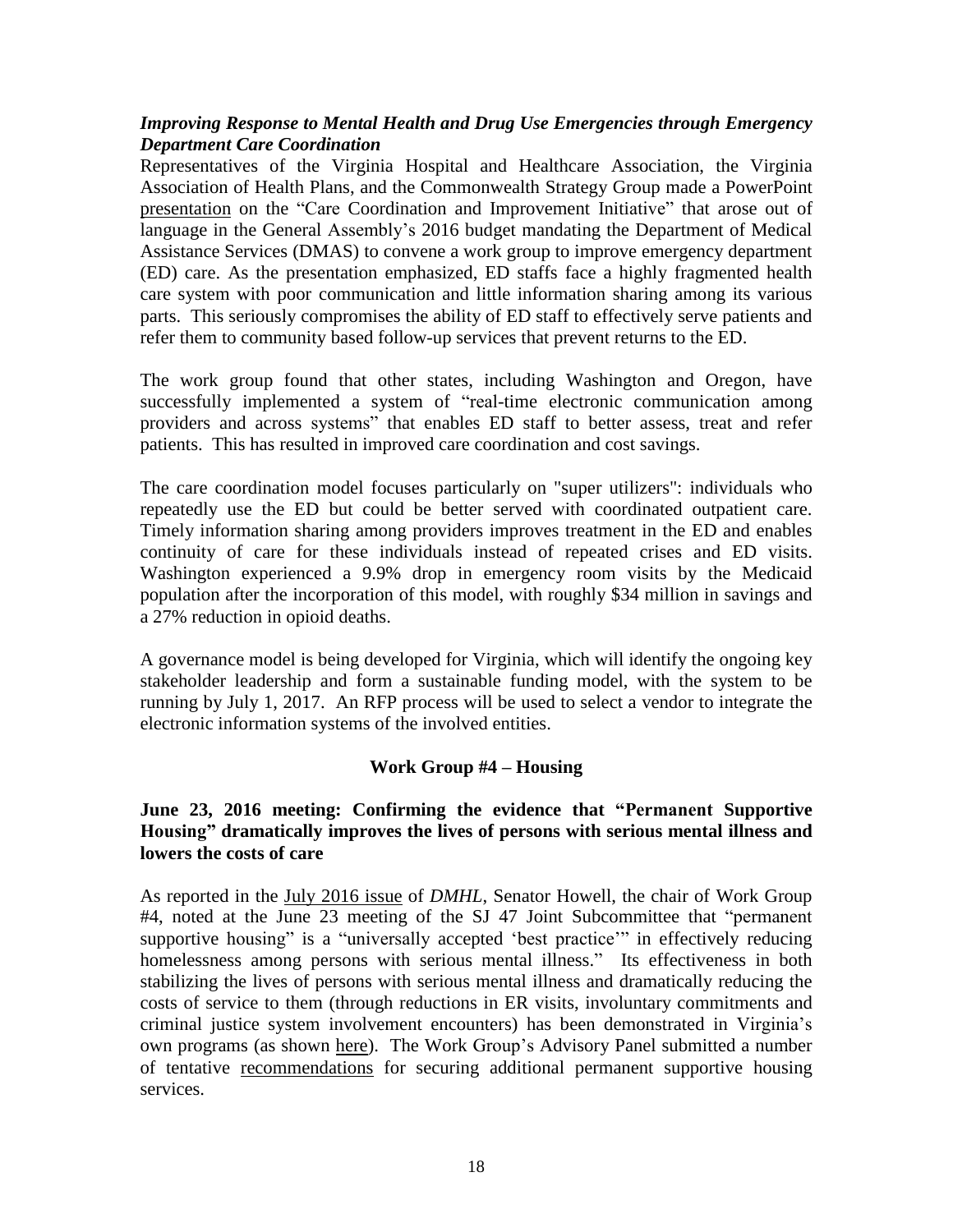# **August 22, 2016 meeting: Permanent supportive housing as a necessary service for compliance with Americans with Disabilities Act (ADA) under the** *Olmstead* **decision**

At the August 22 meeting, the Work Group considered the need for a more robust permanent supportive housing program for individuals with serious mental illness in order to comply with the standards of the ADA. In a PowerPoint [presentation](http://dls.virginia.gov/groups/mhs/olmstead_8_22_16.pdf) to the Work Group, Ms. Martha Kinsley noted that, in its 1999 decision in the *Olmstead* case, the U.S. Supreme Court held that under the ADA "states have an affirmative obligation to ensure that individuals with disabilities live in the least restrictive, most integrated settings possible." Ms. Kinsley is the "Olmstead Independent Reviewer" for implementation of the settlement agreement between the U.S. Department of Justice and the State of North Carolina, under which the state has agreed to establish a program of permanent supportive housing, including specified related supportive employment and other services, to enable individuals with serious mental illness to live in "the least restrictive, most integrated settings possible." Ms. Kinsley pointed out that settings that are deemed "segregated" include adult/personal care homes, nursing homes, and segregated day programs, which are placements typical of those made in Virginia for many persons with serious mental illness.

# **October 26, 2016 meeting: An agenda for expanded permanent supportive housing**

At its October 26 meeting, the Work Group accepted and presented to the SJ 47 Joint Subcommittee the following recommendations from its Advisory Panel (set out in more detail [here\)](http://dls.virginia.gov/groups/mhs/housing%20panel%20102616.pdf):

- 1. Seek General Assembly funding for the operation of additional permanent supportive housing units, with a focus on frequent users of "high-cost systems" (e.g., psychiatric hospitals and jails).
- 2. Amend Virginia law to increase to 20% the percentage of funding from the Virginia Housing Trust Fund designated for (a) supportive services and assistance for permanent supportive housing and other long-term housing options for the homeless, and (b) temporary rental assistance (not to exceed one year).
- 3. Include in the General Assembly's charge to the Department of Housing and Community Development (DHCD) a requirement that it develop and implement, with participation by multiple agencies and stakeholders, strategies for housing individuals with serious mental illness.
- 4. Include budget language that requires DMAS to research and recommend, with participation by multiple agencies and stakeholders, strategies for the financing of supportive housing services through Medicaid reimbursement.

The last meeting of the SJ 47 Joint Subcommittee for 2016 is currently set for December 6. It is expected that action will be taken on a number of the proposals from the Work Groups.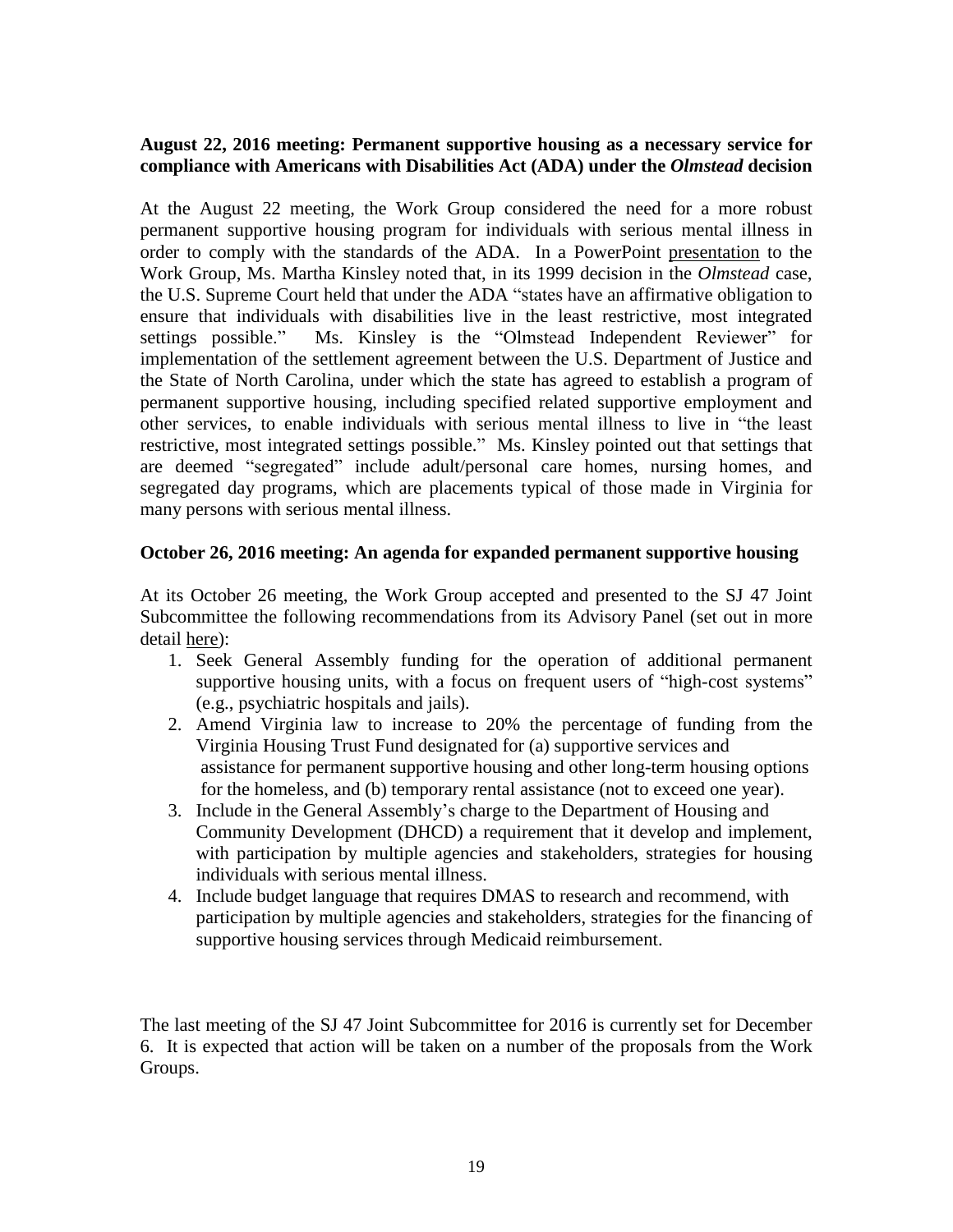# **II. ILPPP Data Corner**

# **National Mental Health Services Survey: Virginia Summary**

Ashleigh Allen, Tom Ko, VP Nagraj

# **Introduction**

Access to mental health services (MHS) remains a significant problem in the United States.<sup>1</sup> Even as more Americans gain insurance coverage, actual access to care can vary greatly depending on regional characteristics such as degree of development, population density, or other socioeconomic factors.<sup>2</sup> Variance in provider acceptance of different insurances or payment methods can also seriously limit access to MHS.<sup>3</sup> The recent increase in psychiatric civil commitment in Virginia<sup>4</sup> has raised concerns about access to different mental health services within the state. In this report, we use data from a national survey to give an overview of MHS in Virginia.

# **Data Source**

The 2010 National Mental Health Services Survey (N-MHSS) was conducted by the United States Department of Health and Human Services in order to gather data on all mental health treatment facilities within the United States. The survey was conducted via mail questionnaire, telephone interview, and web-based survey. The data that N-MHSS collects uniquely encompasses state-level and national data for both public and private facilities. Such an expansive data set provides a useful overview of information such as the types of mental health treatment facilities, types of services offered, infrastructure, and client demographics. Presented below is a brief overview of some characteristics of mental health treatment facilities within Virginia.<sup>5</sup>

#### Inclusion and Exclusion Criteria

 $\overline{a}$ 

The N-MHSS does not collect data from facilities that provide treatment only to incarcerated persons, DoD facilities, and individual/small group facilities not licensed or certified as part of a mental health center or clinic.<sup>6</sup> For our sub-analysis of N-MHSS data, we limited our queries to Virginia facilities, and excluded facilities of the "multisetting facilities" type due to extremely limited sample size.

<sup>1</sup> http://ps.psychiatryonline.org/doi/full/10.1176/appi.ps.201500423

<sup>&</sup>lt;sup>2</sup> Cummings et al. 201[3 http://www.ncbi.nlm.nih.gov/pubmed/23965816.](http://www.ncbi.nlm.nih.gov/pubmed/23965816)

<sup>&</sup>lt;sup>3</sup> http://archpsyc.jamanetwork.com/article.aspx?articleid=1785174

<sup>4</sup> https://www.washingtonpost.com/local/social-issues/civil-psychiatric-commitments-rose-in-virginia-inpossible-deeds-effect/2015/07/02/fbe7b2d2-210c-11e5-aeb9-a411a84c9d55\_story.html

<sup>&</sup>lt;sup>5</sup> United States Department of Health and Human Services. Substance Abuse and Mental Health Services Administration. Center for Behavioral Health Statistics and Quality. National Mental Health Services Survey (N-MHSS), 2010. ICPSR34945-v3. Ann Arbor, MI: Inter-university Consortium for Political and Social Research [distributor], 2015-11-23[. http://doi.org/10.3886/ICPSR34945.v3](http://doi.org/10.3886/ICPSR34945.v3)

<sup>&</sup>lt;sup>6</sup> [http://www.samhsa.gov/data/sites/default/files/NMHSS2010\\_Web/NMHSS2010\\_Web/NMHSS2010\\_](http://www.samhsa.gov/data/sites/default/files/NMHSS2010_Web/NMHSS2010_Web/NMHSS2010_) Web.pdf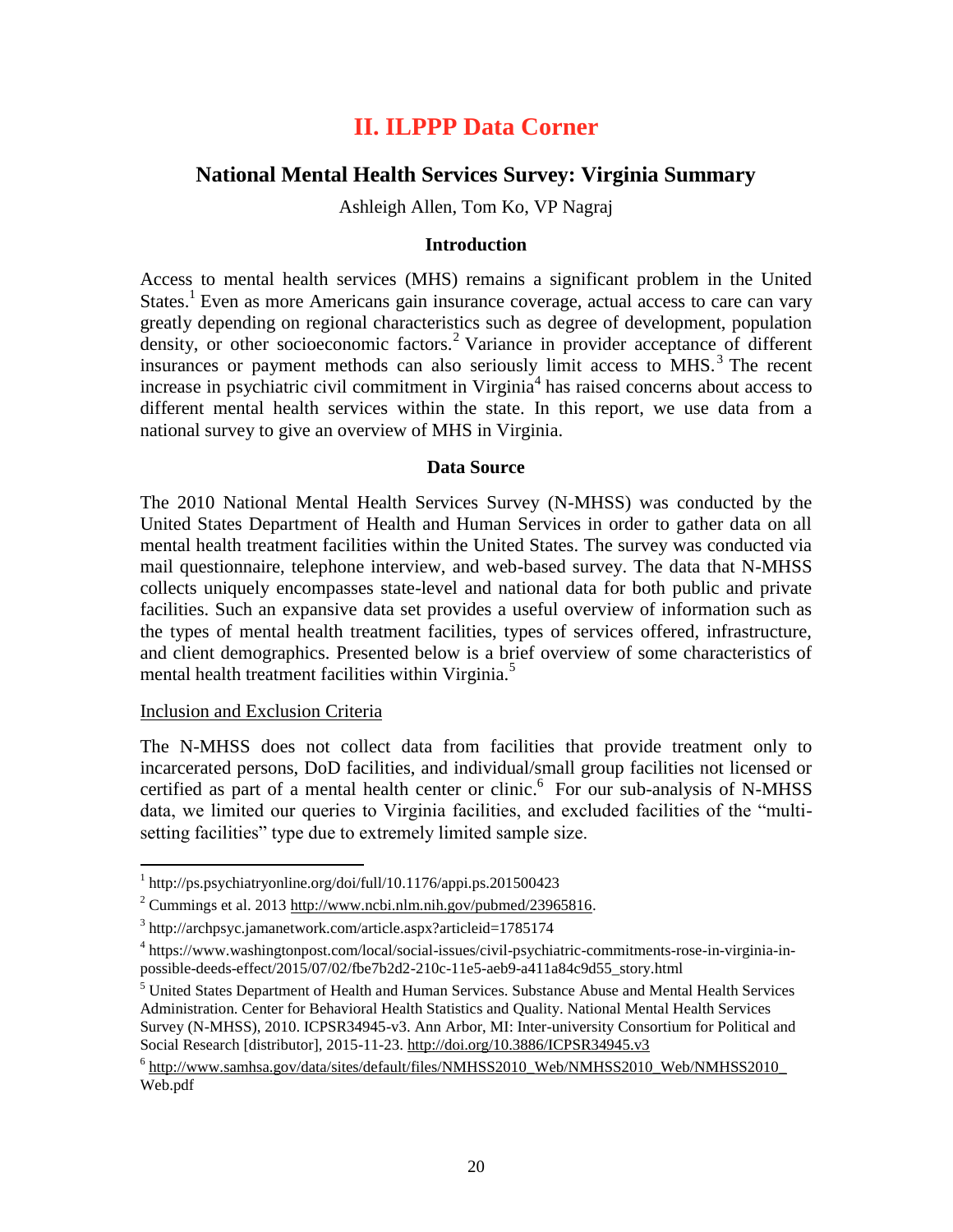| Abbreviation      | Definition                                          | Abbreviation        | Definition                                                                         |
|-------------------|-----------------------------------------------------|---------------------|------------------------------------------------------------------------------------|
| <b>AssertComm</b> | Assertive<br>Community<br>Treatment                 | <b>MHHousing</b>    | <b>Housing Services</b>                                                            |
| <b>ClientFees</b> | <b>Client/Patient Fees</b>                          | MHLegal             | <b>Legal Advocacy Services</b>                                                     |
| <b>CMHG</b>       | Community<br>Mental<br><b>Health Block Grants</b>   | <b>OP</b>           | Outpatient (or day treatment/partial<br>hospitalization) Setting                   |
| <b>CSBG</b>       | <b>Community Service Block</b><br>Grants            | OthOrg              | National/State/Local<br>Other<br>Organization                                      |
| <b>DHHS</b>       | US Department of Human<br>and Health Services       | PyrtIns             | Private Insurance                                                                  |
| <b>DPH</b>        | Department<br>State<br>of<br>Health                 | RC                  | <b>Residential Setting</b>                                                         |
| HospLic           | Hospital<br>Licensing<br>Authority                  | <b>SA</b>           | <b>State Substance Abuse Agency</b>                                                |
| IllnessMgmt       | Illness Management and<br>Recovery                  | <b>SMHA</b>         | <b>State Mental Health Agency</b>                                                  |
| IP                | <b>Hospital Inpatient Setting</b>                   | <b>StateEduc</b>    | <b>State Education Agency Funds</b>                                                |
| <b>JC</b>         | <b>Joint Commission</b>                             | StateJuv            | Corrections<br><b>State</b><br>Juvenile<br>$\alpha$<br><b>Justice Agency Funds</b> |
| LocalGov          | <b>Local Government Funds</b>                       | <b>StateWelfare</b> | State Welfare or Child or Family<br>Services Agency Funds                          |
| <b>MHConsumer</b> | <b>Consumer-Run Services</b>                        | SuppEmploy          | Supported Employment                                                               |
| <b>MHEmgcy</b>    | Psychiatric<br>Emergency<br><b>Walk-In Services</b> | SuppHousing         | <b>Supported Housing</b>                                                           |

**Results**



# Facility Type

*Fig. 1 Outpatient facilities comprise a major portion (70.6%) of Virginia MHS facilities.*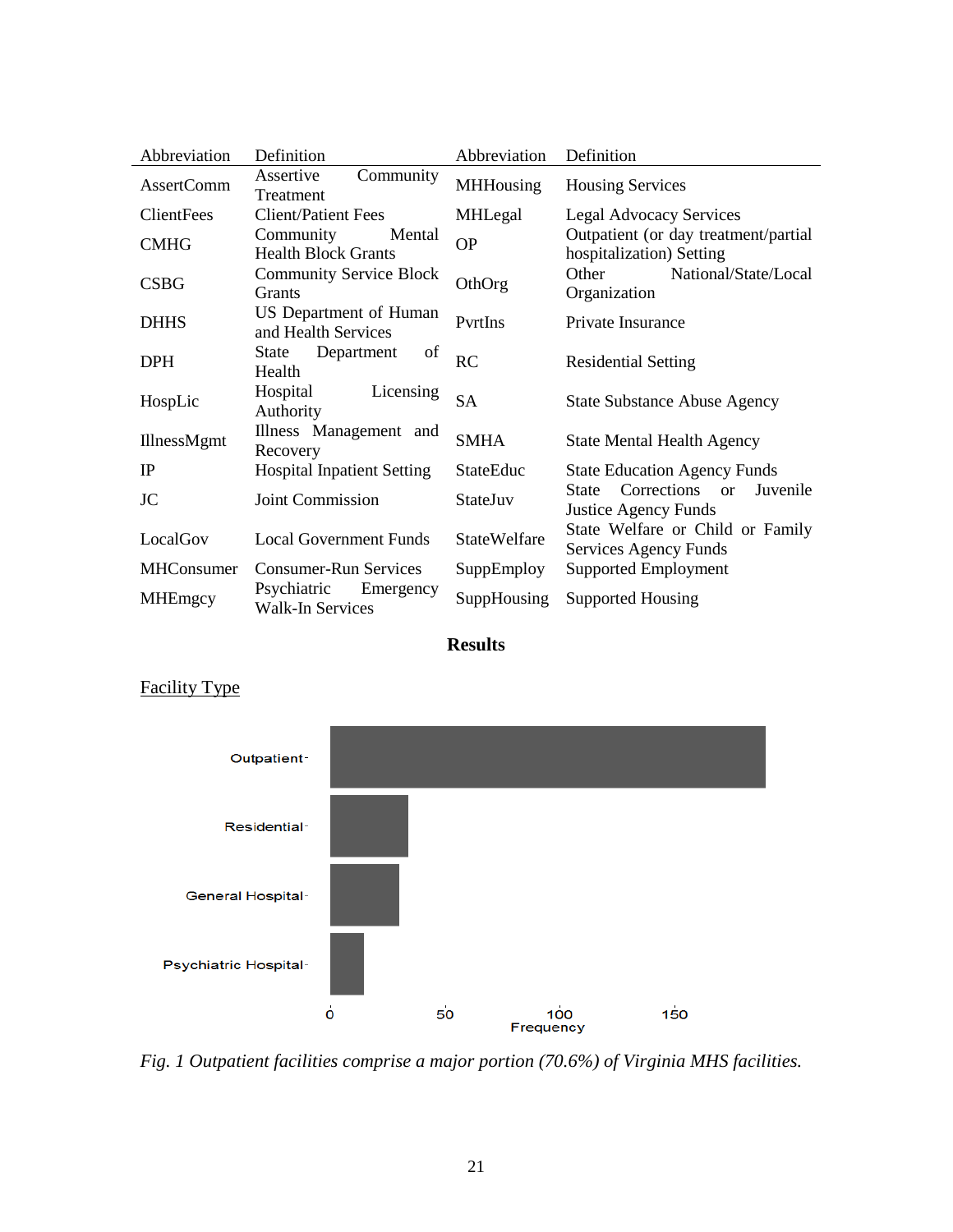# *Facility Ownership Status*



*Fig. 2 MHS facilities in Virginia are mostly owned by local government (35%), private institutions (33%) and State Mental Health Agencies (25%).*



Crisis Team

*Fig.3 Responses by MHS facilities to the N-MHSS survey item regarding the presence of a crisis team, broken down by facility type. The percentages of responses are derived from within each facility type.* 

Over 50% of each facility type reported having a crisis team (onsite, offsite, or both). Outpatient facilities reported the smallest proportion of onsite-only crisis teams (8.95%) and the largest proportion of both onsite and offsite crisis teams (29.47%). The other three facility types reported the opposite trend, each having a fairly large proportion of onsite-only crisis teams (>36.67%) and a small proportion of both onsite and offsite crisis teams (<10%). None of the psychiatric hospitals in the survey reported having offsiteonly crisis teams.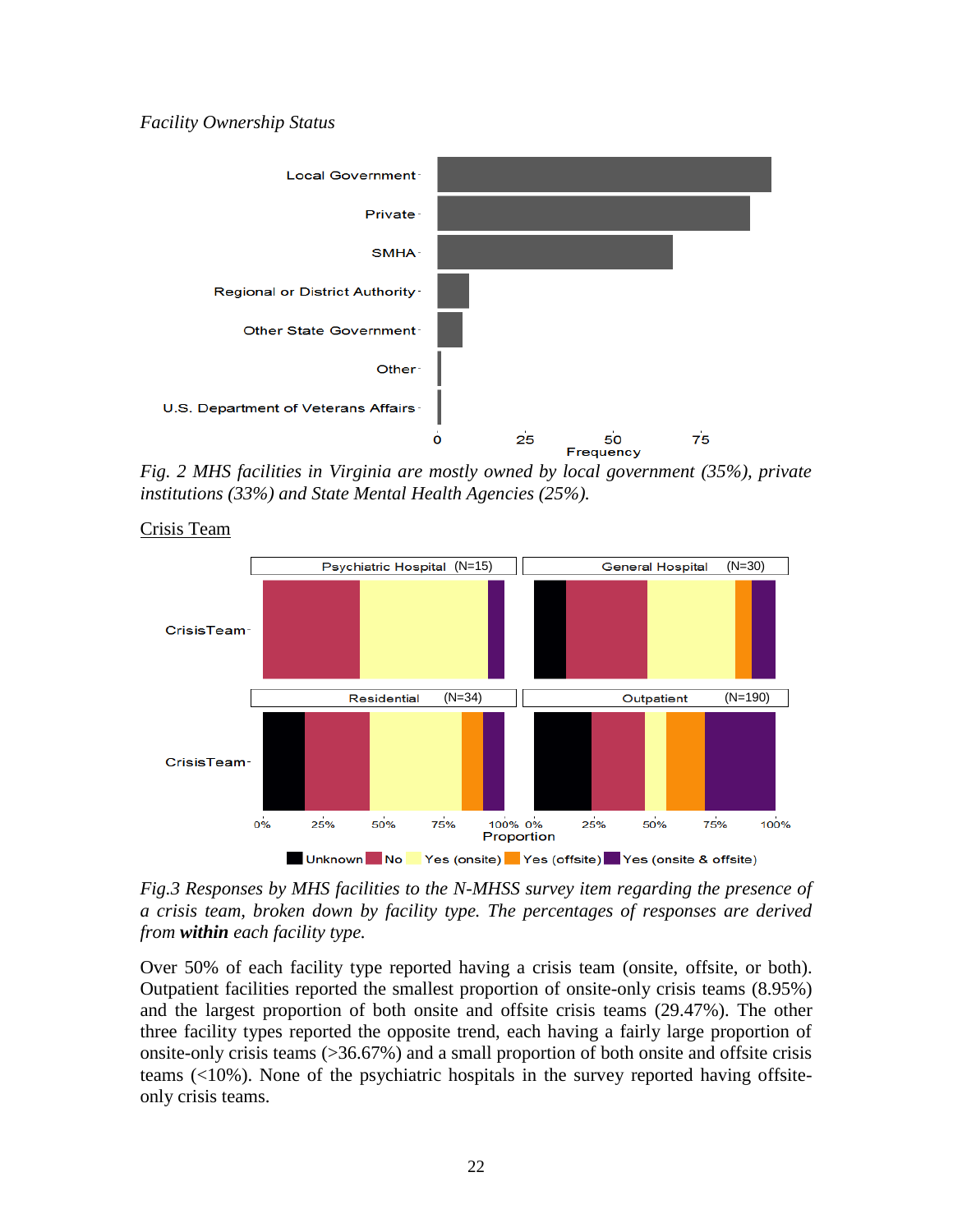#### Licensing



*Fig.4 Entities that MHS facilities report to be licensed by, broken down by facility type. The percentages of responses are derived from within each facility type.* 

Very few of any of the facility types were licensed by the US DHHS. Every psychiatric hospital in the survey reported licensing from the Joint Commission. A large portion of all facility types were licensed by state mental health/substance abuse agencies.



**Setting** 

*Fig.5 Settings in which MHS facilities offer mental health treatment, broken down by facility type. The percentages of responses are derived from within each facility type.* 

All psychiatric hospitals and general hospitals offered inpatient services, whereas almost all residential and outpatient facilities did not offer inpatient services. General hospitals and psychiatric hospitals were both split approximately evenly on outpatient services.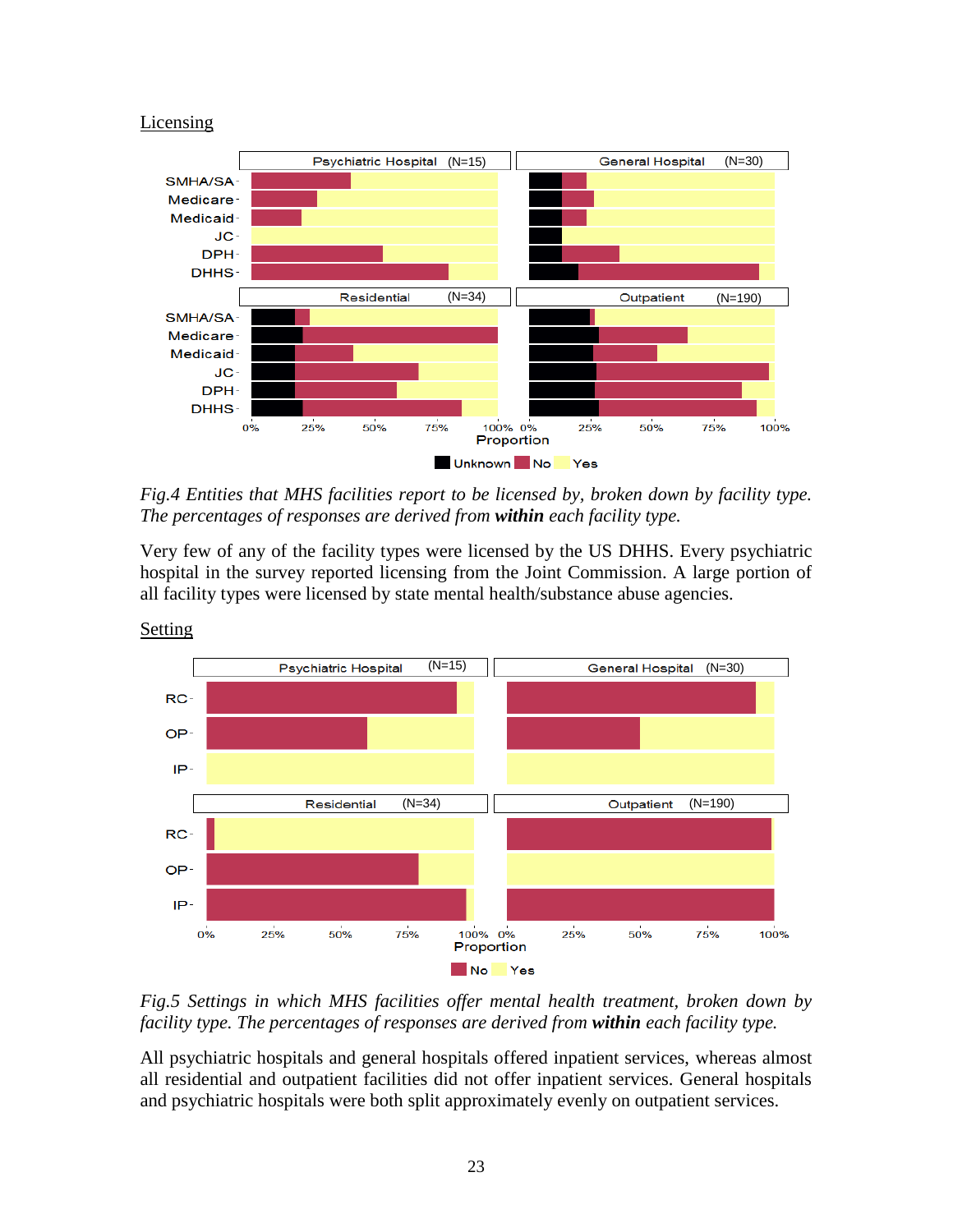# Ages Admitted



*Fig.6 Age groups admitted by MHS facilities, broken down by facility type. The percentages of responses are derived from within each facility type.*

Notably, there was great variance in responses among different types of facilities. Over 50% of psychiatric hospitals, psychiatric units within general hospitals, and outpatient facilities admitted seniors. Only 20.6% of residential facilities admitted seniors. Only 16.7% of general hospitals admitted children/adolescents, whereas over 50% of each of the other facility types admitted children/adolescents.



# Services Offered

*Fig.7 Types of services offered by MHS facilities, broken down by facility type. The percentages of responses are derived from within each facility type.*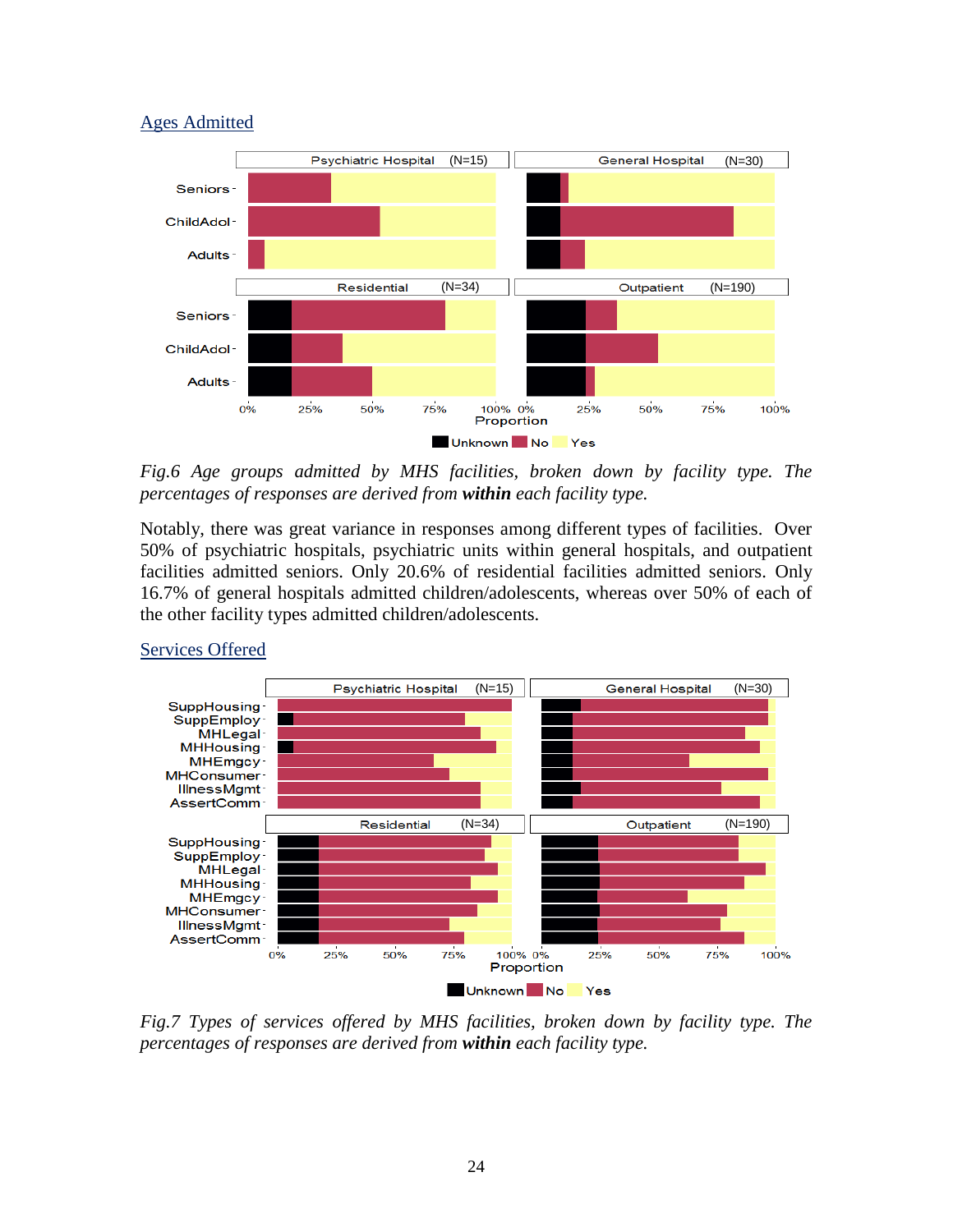The majority of each type of Virginia MHS facility did not provide specialized support services, such as employment support, housing support, and legal support. The most common type of support service was walk-in mental health emergency services.



# Funding Sources

*Fig.8 Sources of funding for MHS facilities in Virginia, broken down by facility type. The percentages of responses are derived from within each facility type.* 

Medicaid was a significant contributor of funding (>75%) for each type of MHS facility. Medicare was also a common source of funding for all facility types barring residential. Other sources of funding that were prevalent across all facilities included state funding and private insurance. A large number of outpatient facilities received funding from all of the sources listed above (at least 53.68% for any form of funding). Local government and community funds were the least common types of funding across facility type.

# **Discussion**

It is evident from the N-MHSS (2010) that the notion of disparity of mental health services across the state of Virginia is not unfounded. Though psychiatric hospitals, general hospitals, residential facilities, and outpatient facilities all can serve varying purposes, there is a considerable amount of variance among facility types concerning sources of funding, licensure, services offered, and other characteristics.

Importantly, only a small proportion of each facility type offered mental health support services such as employment support, housing support, or legal support. This is an important finding because past research on Virginia's mental health system has shown that access to these services could help improve care to individuals experiencing psychiatric emergencies.<sup>7</sup> In fact, for many people experiencing a psychiatric emergency

 $\overline{a}$ <sup>7</sup> http://www.ilppp.virginia.edu/PublicationsAndPolicy/DownloadPDF/65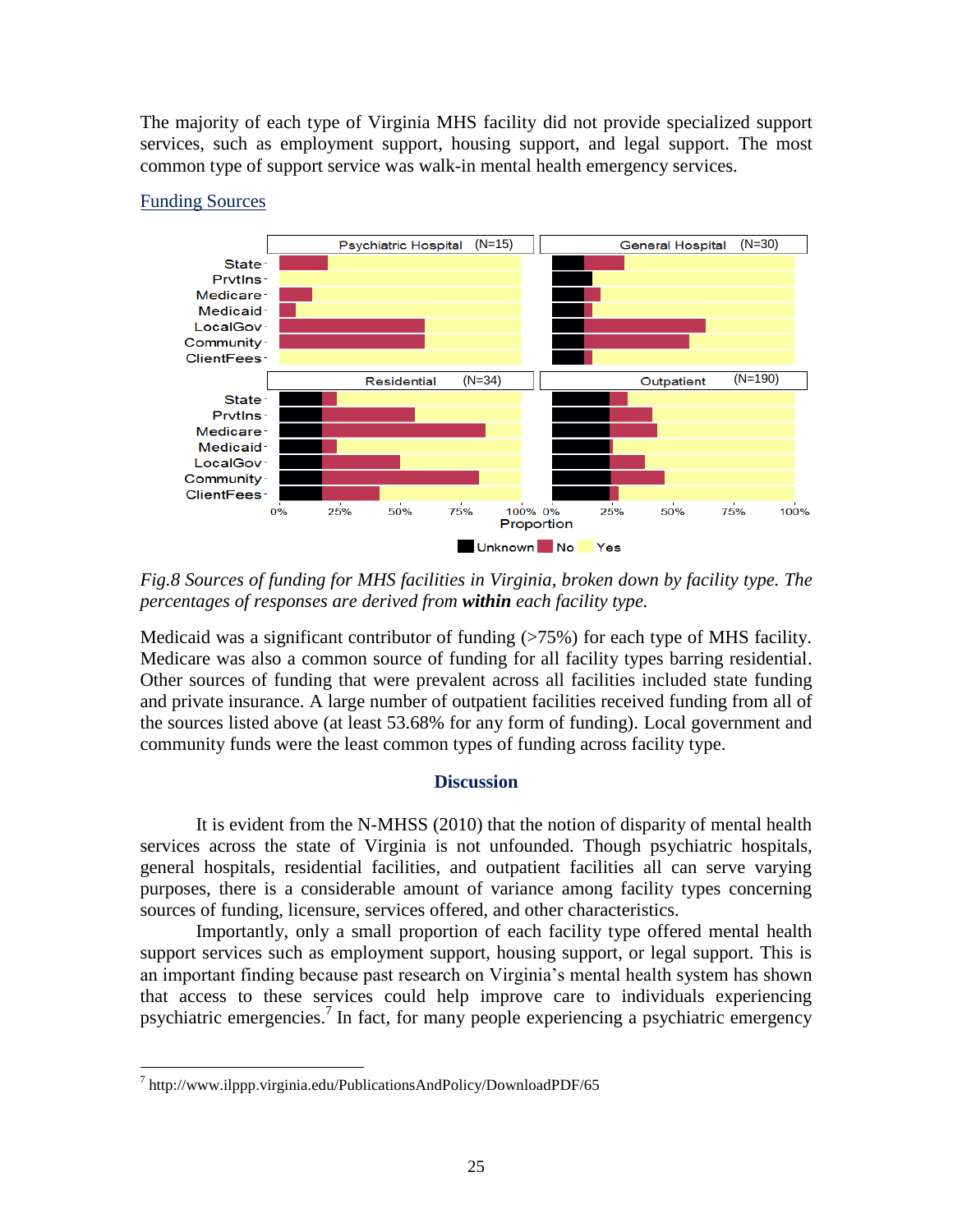who are ultimately involuntarily committed, access to one of these support services could have prevented their commitment.<sup>8</sup>

Note that the data for this brief analysis are from 2010, and the landscape of mental health services offered by facilities in Virginia has likely changed some in the elapsed years. For example, crisis intervention teams and telepsychiatry services have likely experienced significant growth since 2010. At this time, N-MHSS public use data sets are only available through 2010, though ILPPP staff are attempting to secure more recent data. Staff also plan to compare Virginia N-MHSS data against other states' N-MHSS data.

# **III. Case Law Developments**

# **Federal Circuit Court Decisions**

**Probation Supervision of Sex Offenders and Delegation of Judicial Authority: Fifth Circuit rules District Court's probation requirement that the offender comply with "unspecified lifestyle restrictions" imposed by the offender's therapist during supervised release constitutes an unauthorized delegation of judicial authority and the oral sentencing pronouncement controls when in conflict with the written record**.

*United States v. Morin*, No. 15-50197, 2016 U.S. App. LEXIS 14549 (5th Cir. Aug. 8, 2016).

**Background:** Robert Morin pleaded guilty to failing to register as a sex offender as required by the Sex Offender Registration and Notification Act (SORNA). The district court sentenced Morin to 33 months of imprisonment and five years of supervised release. Morin challenged two conditions of his supervised release. He contended that the district court impermissibly delegated judicial authority by directing that Morin comply with unspecified "lifestyle restrictions" that might be imposed by a therapist throughout the term of his supervised release. He contended that the breadth of this requirement permitted a therapist, not the court, "to decide the nature and extent of the punishment imposed." Morin additionally argued that the written requirement that he abstain from the use of alcohol during his term of supervised release was not included in the district court's oral pronouncement of the sentence, making it invalid.

**Holding:** The Fifth Circuit agreed and vacated the two challenged conditions.

# **Notable Point:**

 $\overline{a}$ 

**Scope of conditions of supervised release:** The Fifth Circuit emphasized that only courts have the authority to impose conditions of supervised release beyond the mandatory restrictions. The court agreed that the manner and means of therapy

<sup>8</sup> http://www.ncbi.nlm.nih.gov/pubmed/23475404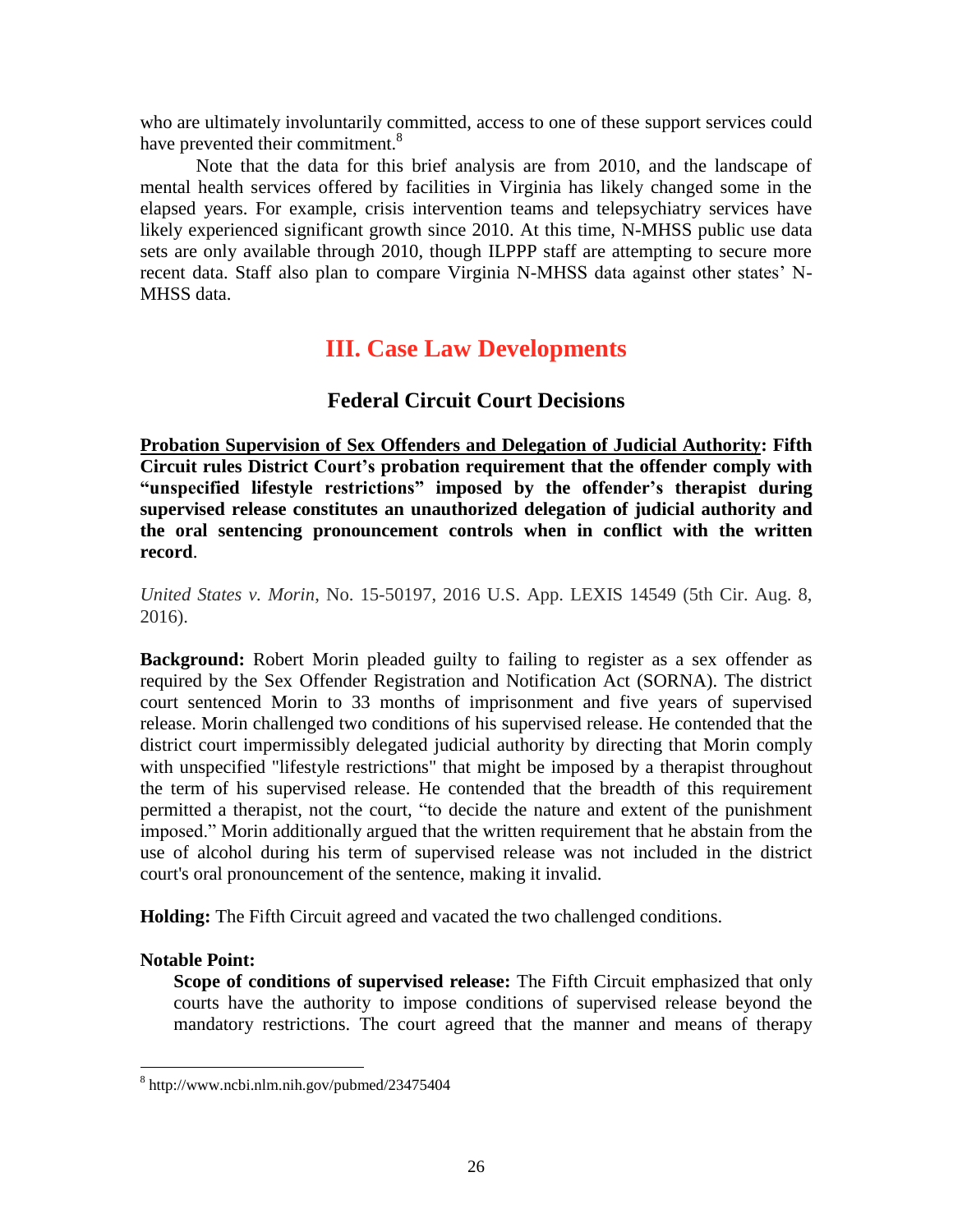during treatment may be devised by therapists. Therapists and other non-judicial actors could forward to the court recommendations for new conditions.

**Medical Care and Substantive Due Process Violations in Correctional Facilities: Seventh Circuit rules that a plaintiff may submit into evidence a DOJ report showing "systemic flaws" in the jail's medical care of inmates under the hearsay exception for "factual findings from legally authorized investigations."** [Editor's note: While the substandard care addressed in this case did not involve mental health care, the court's ruling has important implications for litigation involving mental

health care in public facilities.]

*Daniel v. Cook Cnty.*, No. 15-2832, 2016 U.S. App. LEXIS 14886 (7th Cir. Aug. 12, 2016).

**Background:** Alex Daniel was a pretrial detainee when he suffered multiple fractures in his wrist after falling during a basketball game. Daniel was initially treated by an on-duty general practitioner with an elastic bandage and a sling and after a delay was eventually treated by an orthopedic specialist. Daniel was placed in a long arm cast, which was replaced by a short arm cast three weeks later. The orthopedic specialist instructed Daniel to return in another three weeks to have the short arm cast removed; however, Daniel's cast was not removed until ten weeks later. During this delay, Daniel filed multiple grievances with the jail staff seeking treatment for his wrist. Daniel was examined by another orthopedist who concluded that Daniel suffered from "residual and permanent stiffness of his left hand and wrist," more likely than not caused by the long immobilization in the short arm cast. Daniel filed suit and offered as evidence a report from the DOJ detailing systemic health care problems at the jail. The district court granted summary judgment for defendant Cook County ruling that the DOJ report was inadmissible hearsay.

**Holding:** The Seventh Circuit ruled that the DOJ report met the requirements for a presumption of admissibility in civil cases for "factual findings from a legally authorized investigation" under the Federal Rules of Evidence. The court reversed the grant of summary judgment and remanded for further proceedings.

**Mental Health Treatment Regulation and First Amendment Claims of Patients: Ninth Circuit upholds California statute prohibiting state-licensed mental health providers from engaging in sexual orientation change efforts (SOCE) with minor patients, rejecting claims under the Free Exercise and Establishment clauses of the First Amendment.**

*Welch v. Brown*, No. 15-16598, 2016 U.S. App. LEXIS 17867 (9th Cir. Oct. 3, 2016).

**Background:** California SB 1172 went into effect prohibiting mental health providers from engaging in SOCE with patients under 18 years of age. Plaintiffs provided counseling and other services involving SOCE and appealed the denial of a motion for a preliminary injunction to prevent the enforcement of California SB 1172. Plaintiffs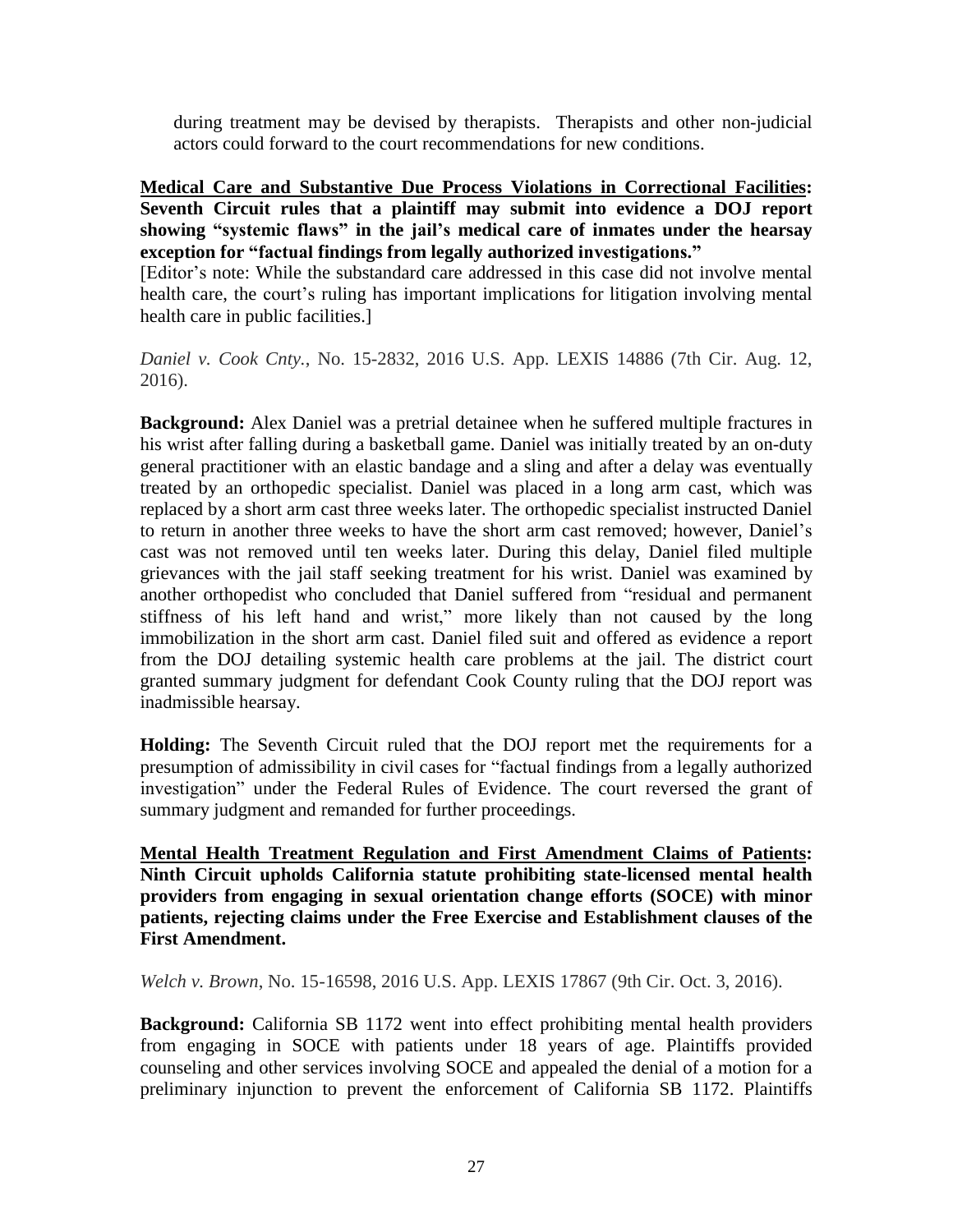claimed that SB 1172 violated the Free Exercise and Establishment Clauses by excessively entangling the state with religion and advancing or inhibiting a religion. Plaintiffs also claimed that SB1172 violated a substantive due process right to privacy in seeking a particular type of treatment.

**Holding:** On appeal, the Ninth Circuit affirmed the district court's judgment upholding the California statute. The court held that plaintiffs' claims failed because the scope of the law regulated conduct only within the confines of the counselor-client relationship and the prohibition against sexual orientation change efforts applied without regard to the nature of the minor's motivation for seeking treatment. The court also ruled that substantive due process rights did not extend to the choice of type of treatment or provider.

# **Notable Point:**

**Confines of the counselor-client relationship:** The court specifically held that SB 1172 does not apply to clergy or pastoral counselors "as long as they do not hold themselves out as operating pursuant to their license."

**Individuals with Disabilities Education Act (IDEA) and Mental Health Services: Ninth Circuit rules that a student was eligible for special education services based on prior psychiatric hospitalizations and suicide attempts even though those incidents occurred outside the school environment, and directs that an individualized education plan be developed for the student despite findings that the student was performing well at school.**

*L.J. v. Pittsburg Unified Sch. Dist.*, No. 14-16139, 2016 U.S. App. LEXIS 16201 (9th Cir. Sep. 1, 2016).

**Background:** L.J. was a primary school student exhibiting behavioral problems in grades two through five. L.J.'s mother repeatedly requested that the school district find L.J. eligible for special education under the IDEA, but the requests were denied. Through mediation, the school district agreed to transfer L.J. to another school, provide one-onone counseling through a paraeducator, and provide an assessment by a school psychologist. Despite the services provided, L.J. continued to act out violently and made two suicide attempts resulting in his confinement to a psychiatric hospital, which caused him to miss six school days. L.J.'s mother filed a request for a due process hearing claiming the school district failed to provide a Free Appropriate Public Education (FAPE) by denying L.J special education services and that the district failed to make requested records relating to L.J.'s counseling available. An administrative law judge ruled that L.J. did not have any qualifying disabilities and even if he had such qualifying disabilities, L.J. was not eligible for special education services because his academic performance was satisfactory when he was able to attend school. On appeal, the district court ruled that L.J. had qualifying disabilities, but did not need special education services because of his satisfactory academic performance.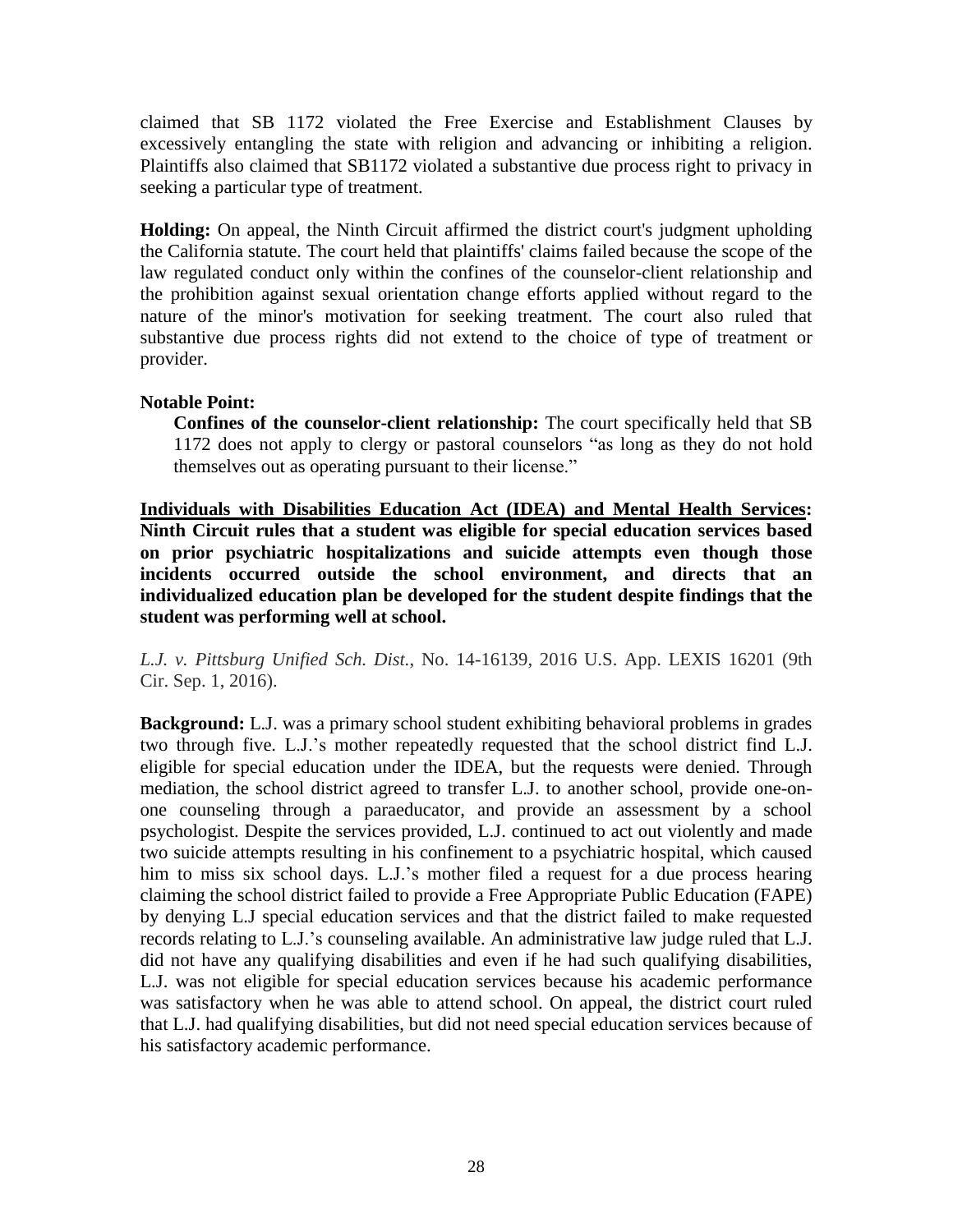**Holding:** The Ninth Circuit reversed and held that the student was eligible for special education services. The court ruled that the student exhibited a need for services because his improved performance was due to his receipt of special education services, and that the student's psychiatric hospitalizations and suicide attempts were relevant to his eligibility for specialized instruction even though they occurred outside the school environment. The court also held that the school district committed procedural violations of the IDEA by failing to disclose school records and failing to conduct a health assessment.

# **Notable Point:**

**Qualifications for special education services:** The court explained that a student with qualifying disabilities is nonetheless ineligible for special education services if support provided through general education services is sufficient to address the needs of the student. The Ninth Circuit ruled that the lower courts mischaracterized the specialized services L.J. was receiving as falling under general education services.

**ADA Non-discrimination Requirement for "Public Accommodations": Tenth Circuit adopts a definition of "public accommodations" under the ADA that results in a commercial plasma donation center being prohibited from refusing to do business with a person with schizophrenia who seeks to donate plasma.**

*Levorsen v. Octapharma Plasma, Inc.*, 828 F.3d 1227 (10th Cir. 2016).

**Background:** Brent Levorsen had various psychiatric disorders including borderline schizophrenia. For years, Levorsen donated plasma in exchange for money in an effort to supplement his limited income. In May 2013, he attempted to do so at a Salt Lake City branch of Octapharma Plasma, Inc., but an employee at that location became aware that Levorsen had borderline schizophrenia. The employee informed Levorsen that he was ineligible to donate plasma out of a fear of him lashing out during the donation process, possibly injuring himself or others. Levorsen then obtained a note from his psychiatrists clearing him to donate, but Octapharma maintained its refusal to allow Levorsen to donate. Levorsen then brought suit claiming discrimination under the ADA. The district court granted Octapharma's motion to dismiss for failure to state a claim based on a determination that plasma donation centers do not fit the definition of a service establishment under the ADA.

**Holding:** The Tenth Circuit reversed the district court's finding and held that plasma donation centers fit the definition of service establishments under the ADA. The court reasoned that the "ordinary meaning" of service establishment was not tied to the purchase of services from the establishment; rather, an establishment that provides a service, which could include accepting and paying for donations of plasma, is the essence of the term and what the ADA sought to cover. The court remanded the case for further proceedings consistent with that determination.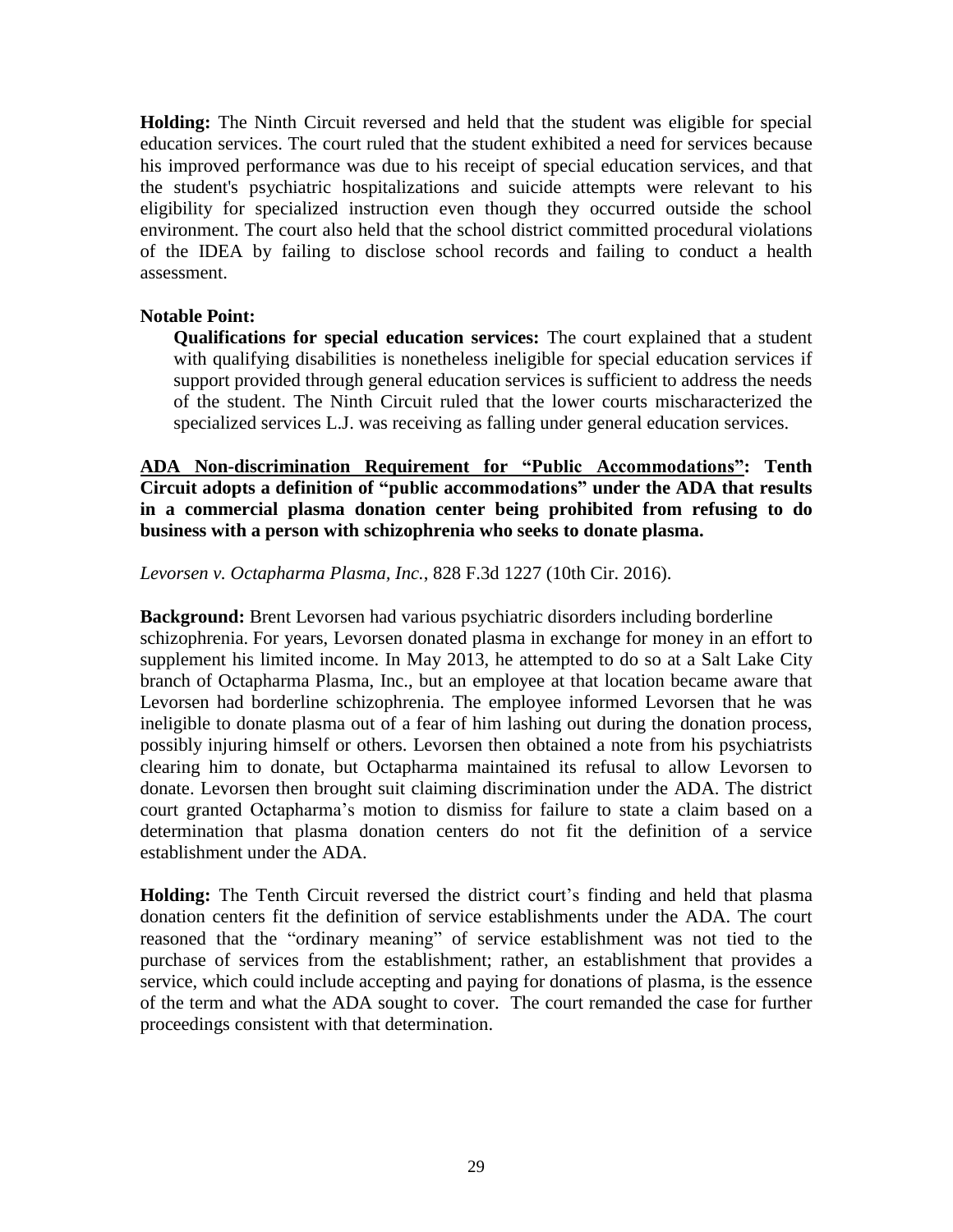# **State Court Decisions**

**Burden of Proof for Involuntary Commitment: Alaska Supreme Court rules that for involuntary commitment based upon the person's inability to care for self in the community, the petitioner has the burden to prove that, even with the services and supports that are available in the community, the person is too disabled to care for self and that commitment is the least restrictive alternative.**

# *In re Hospitalization of Mark V.*, 375 P.3d 51 (Alaska 2016).

**Background:** Anchorage police took Mark V. into custody and transported him to an emergency psychiatric facility after he was found nude in public claiming to be the King of England. The treatment facility petitioned the superior court for an *ex parte* order authorizing Mark's hospitalization at Alaska Psychiatric Institute based on a determination that he was "gravely disabled" as a result of paranoid schizophrenia. The superior court granted the petition and ordered an evaluation period of 72 hours. During that initial evaluation period, Mark's treating psychiatrist filed a petition seeking to extend Mark's commitment for an additional 30 days. The superior court approved the 30-day commitment order based on testimony by Mark's psychiatrist that Mark's inappropriate behavior would continue if he were released before his manic symptoms improved.

**Holding:** The Alaska Supreme Court held that a 30-day commitment petition must allege less restrictive alternatives have been considered and petitioners must prove by clear and convincing evidence at a hearing that there are no less restrictive alternatives. The court found that this burden was met during the hearing and affirmed the decision of the superior court granting the 30-day commitment.

# **Notable Point:**

**No less restrictive alternative:** The court explained that it is a constitutional prerequisite for involuntary commitment to prove that no less restrictive alternatives exist.

**Intellectual Disability and Death Penalty: On remand from the U.S. Supreme Court decision in** *Hall v. Florida***, Florida Supreme Court finds that Hall meets the clinical, statutory, and constitutional requirements to establish that Hall's intellectual disability precludes his being executed for the murders he committed.**

# *Hall v. State*, 41 Fla. L. Weekly 372 (2016).

**Background:** Freddie Lee Hall was convicted of murder in 1978 and his conviction and sentence were upheld by the Florida Supreme Court in 1981. After numerous appeals, Hall's case received cert to the U.S. Supreme Court on a claim that Florida's requirement that an inmate show an IQ test score of 70 or below before presenting any additional evidence of intellectual disability violated the Eighth Amendment. The U.S. Supreme Court agreed and remanded the case for a determination of Hall's intellectual disability.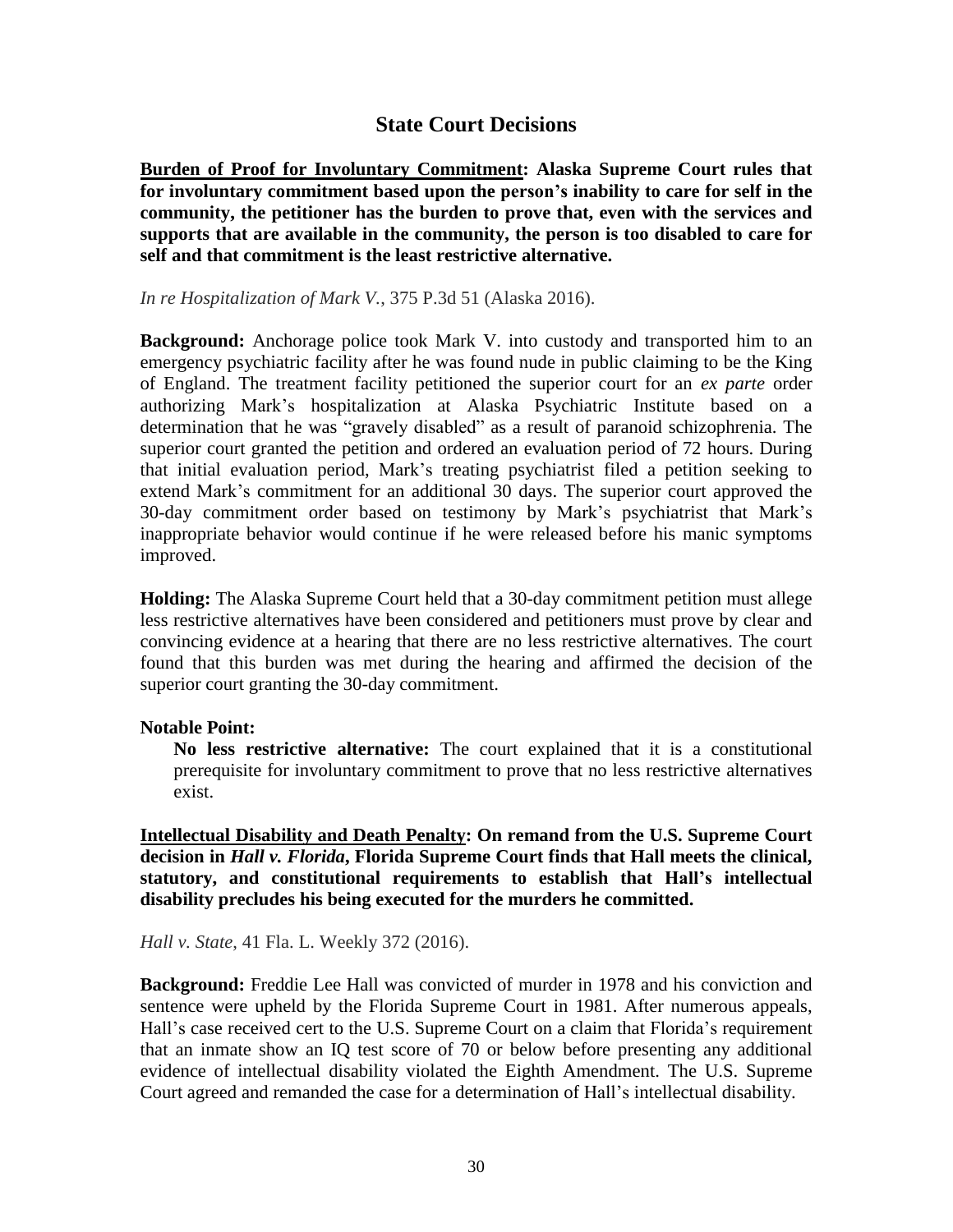**Holding:** The Florida Supreme Court found that despite Hall's IQ test scores above 70, he met the clinical definition of intellectually disabled based on evidence of organic brain damage, mental illness, and records indicating low intellectual ability. The court reversed the order of the circuit court denying post-conviction relief, vacated Hall's death sentence, and imposed a life sentence.

# **Notable Point:**

**Age of onset for intellectual disability:** The court reiterated that Florida statute requires only that intellectual disability be demonstrated to have manifested prior to age 18, not that it be diagnosed prior to age 18.

**Imposition of Probation Conditions Requiring Sex Offender Treatment: Florida Supreme Court rules that probation condition requirement that defendant attend sex offender therapy was invalid because it did not bear a "reasonable relation" to rehabilitation where defendant was charged with lewd and lascivious molestation but convicted of misdemeanor battery.**

*Villanueva v. State*, 41 Fla. L. Weekly 319 (2016).

**Background:** Villanueva was charged with one count of lewd and lascivious molestation of a child older than 12 but less than 16 years old. The victim was Villanueva's daughter, who testified that Villanueva touched her breast and buttocks on three separate occasions. The jury acquitted Villanueva of lewd and lascivious molestation, but found him guilty of a lesser included offense of misdemeanor battery. The trial judge sentenced Villanueva to 90 days in jail followed by one year of probation. A special condition of the probation was a requirement that Villanueva participate in sex offender therapy pursuant to a Florida statute. That statute set probation standards including sex offender treatment for certain enumerated offenses, which included the charge of lewd and lascivious molestation, but not misdemeanor battery. Villanueva appealed, raising the issue of whether sex offender therapy was restricted by statute to only the enumerated offenses and whether the imposition the condition in this case comports with probation standards announced by the Florida Supreme Court in *Biller*. The district court upheld the sex offender treatment imposed by the trial court.

**Holding:** The Florida Supreme Court ruled that sex offender treatment was not limited to certain enumerated offenses, overruling a lower court decision in *Arias v. State*, 65 So. 3d 104 (Fla. Dist. Ct. App. 2011). The court also ruled that the imposition of sex offender treatment in the present case was invalid under *Biller*, because the condition did not rationally relate to future criminality.

# **Notable Point:**

**Rational relation to future criminality:** The court explained that Villanueva's conviction of the lesser included offense of misdemeanor battery indicated that the touching was not committed in a lewd and lascivious manner; therefore, he should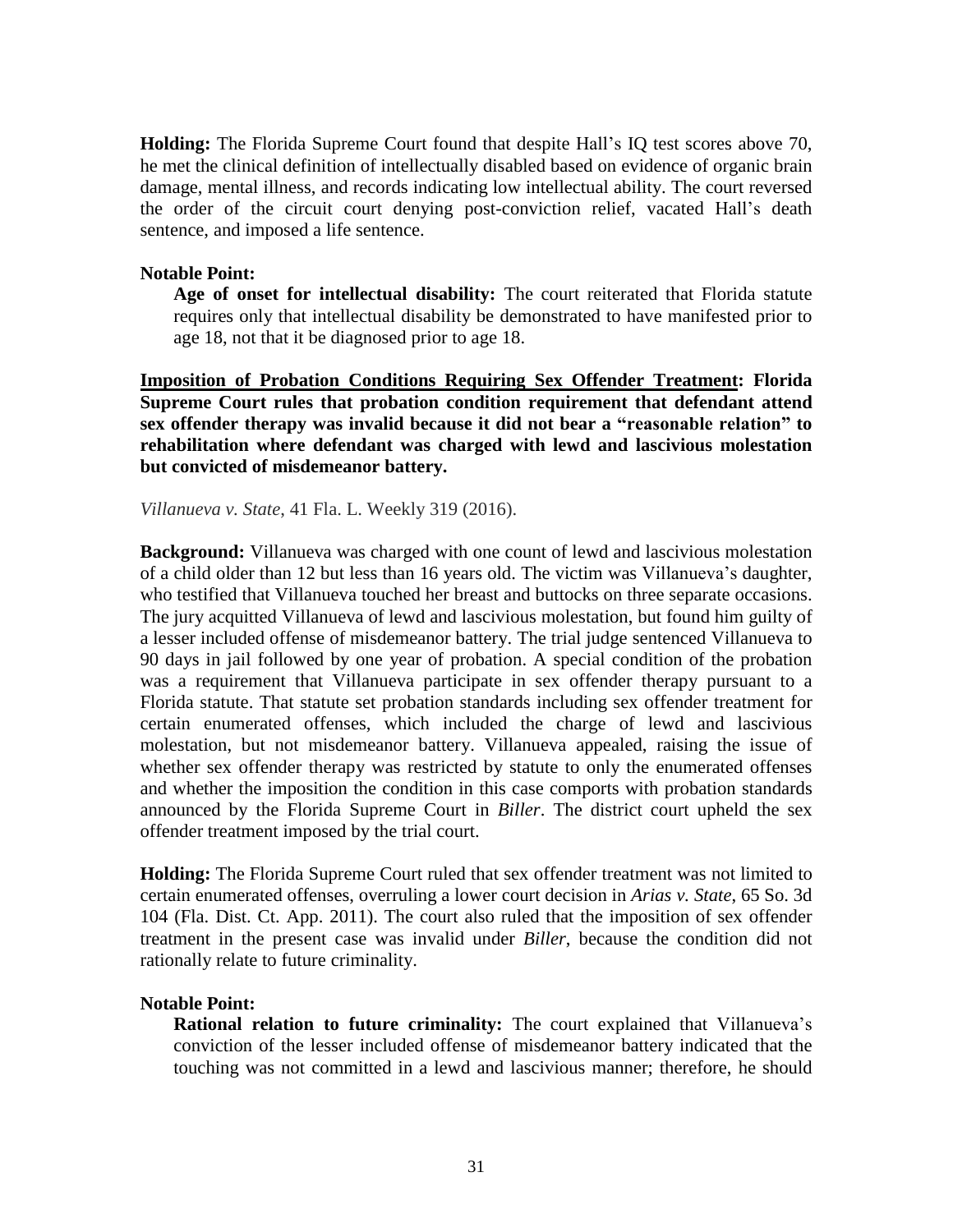not be a candidate for sex offender treatment. The court also relied on the fact that Villanueva did not have any prior convictions.

**Provider Liability and Duty of Care in Outpatient Mental Health Setting: In medical malpractice suit against psychiatrist for suicide of patient, Supreme Court of Florida rules that while there is no provider duty to prevent suicide in the outpatient setting, there is still a duty of care owed to the patient and the case presented a genuine issue of material fact as to whether that duty was breached.**

*Chirillo v. Granicz*, 41 Fla. L. Weekly 345 (2016).

**Background:** Robert Granicz filed a medical malpractice case against his deceased wife's primary care physician, Dr. Joseph Chirillo, alleging he breached his duty of care in treating her, which resulted in her suicide. The decedent had a history of depression and began seeing Dr. Chirillo, who changed her medication from Prozac to Effexor. Following that change the decendant called Dr. Chirillo's office and told his medical assistant that she had stopped taking the Effexor because of side effects and that she had not felt right for the past few months. This information was given to Dr. Chirillo, who changed the decedent's prescription to Lexapro. Dr. Chirillo's office called the decedent and told her to pick up her new prescription, but did not request that she schedule an appointment with Dr. Chirillo. The decedent picked up her prescription later that same day, but Granicz found her body hanging in their garage the next day. Dr. Chirillo filed a motion for summary judgment claiming that he owed no duty to prevent a patient's unforeseeable suicide while the patient was not in his control. The trial court granted the motion, but the Second District reversed on appeal.

**Holding:** The Supreme Court of Florida affirmed the decision of the Second District and held that the plaintiff showed a genuine issue of material fact regarding the proximate cause of his wife's suicide. The court remanded the case for trial.

# **Notable Point:**

**First District Case:** The Florida Supreme Court explicitly disapproved the analysis regarding duty used by the First District in *Lawlor v. Orlando*, 795 So. 2d 147 (Fla. Dist. Ct. App. 2001).

**Provider Liability and Duty to Warn Third Parties in the "Zone of Danger" of Potential Harm by Patient: Vermont Supreme Court replaces its May 6, 2016 opinion with an amended opinion, which still finds the existence of a duty of mental health care providers to warn a patient's caregivers of dangers posed by a patient if those caregivers are actively involved in the patient's treatment plan and are within the "zone of danger" posed by the patient's violent propensities.**

*Kuligoski v. Brattleboro Retreat*, No. 14-396, 2016 Vt. LEXIS 106 (Sep. 16, 2016).

**Background:** E.R. was involuntarily committed to state mental health facilities and was diagnosed with a schizophreniform disorder before being transferred to Battleboro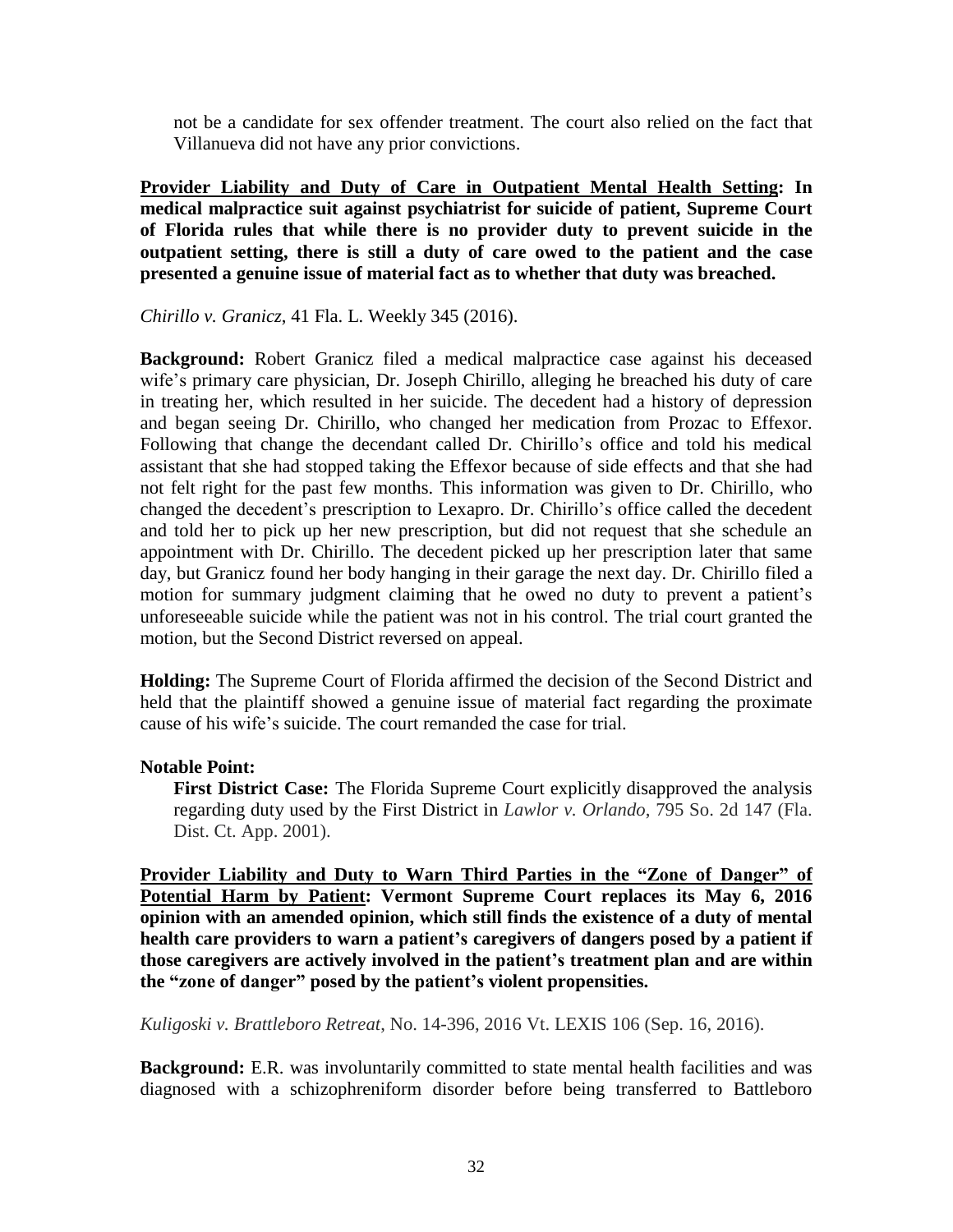Retreat. After being discharged from the retreat to the home of his parents, who were his ongoing caregivers, and while undergoing outpatient treatment with Northeast Kingdom Human Services (NKHS), E.R. assaulted his father, Michael Kuligoski. Plaintiffs filed suit against Battleboro Retreat and NKHS for failure to warn of E.R.'s danger to others, failure to train E.R.'s parents in handling E.R., failure to treat, improper release, and negligent undertaking. The superior court granted the defendants' motions to dismiss for failure to state a claim and plaintiffs appealed.

**Holding:** The Vermont Supreme Court reversed the rulings of the superior court relating to the failure to warn and failure to train claims. However, the court explained that the duty to warn included elements of the failure to train claim and held that there was no independent cause of action for a failure to train. The court also held that a provider has no duty to convey information in violation of HIPAA.

# **Notable Points:**

**Duty to warn:** The court explained that the duty to warn is narrow and **"**applies only when a caregiver is actively engaging with the patient's provider in connection with the patient's care or the patient's treatment plan (or in this case discharge plan), the provider substantially relies on that caregiver's ongoing participation, and the caregiver is himself or herself within the zone of danger of the patient's violent propensities."

**§ 43 of the Restatement Third of Tort Law:** The court rejected the view that there is a duty to third parties based on the undertaking of another.

**Judicial Order Authorizing Involuntary Administration of Medication in Hospital Setting**: **Vermont Supreme Court reverses lower court order authorizing medication over objection of involuntarily committed patient because the lower court failed to make specific findings on whether patient's written statement of objection to medication, made prior to hospitalization, was a competent refusal that had to be honored under Vermont law**.

*In re I.G.*, 2016 VT 95

**Background:** I.G. was hospitalized at the Vermont Psychiatric Care Hospital (VPCH) pursuant to a court order stemming from an arrest for assaulting his girlfriend. I.G. was previously hospitalized at VPCH and was diagnosed with schizophrenia. When he was discharged from VPCH after the previous hospitalization, he started living at a residence for people with mental illness. While there, I.G. signed a document purported to be an advance directive stating that he did not want any psychiatric medication. Following I.G.'s current hospitalization, VCPH filed an application to involuntarily medicate I.G. After a hearing, the trial court ordered I.G.'s involuntary medication for 90 days. I.G. appealed.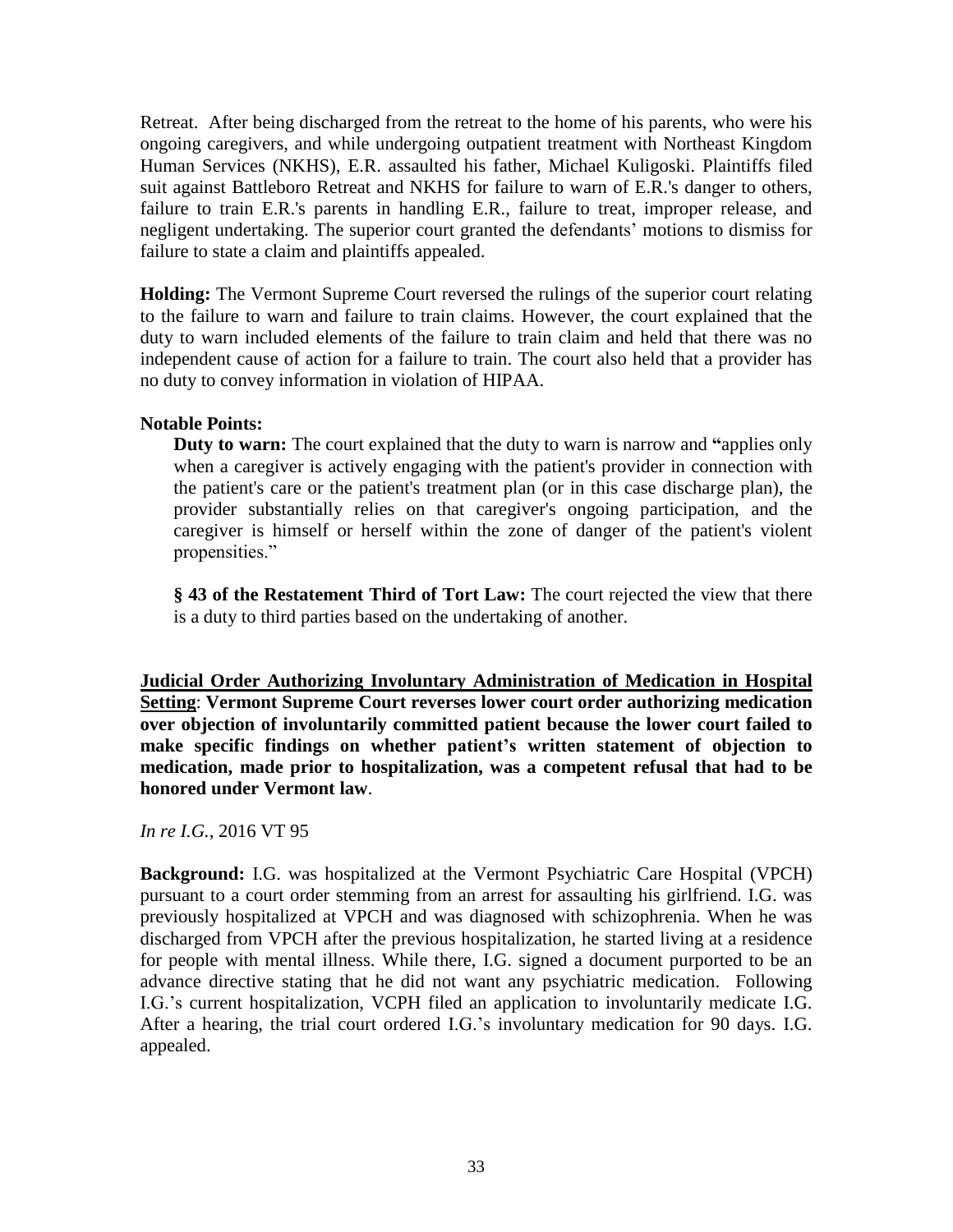**Holding:** The Vermont Supreme Court ruled that the trial court did not adequately address the issue of whether the purported advance directive was a competent written expression or preference regarding medication according to Vermont statute. The court reversed and remanded for a determination of I.G.'s competency at the time of signing the advance directive.

# **Notable Point:**

**Advance directive:** The Vermont Supreme Court reversed the decision of the trial court even though the advance directive at issue in this case did not meet the statutory requirements of an advance directive because it was not signed by two witnesses.

**Employment Discrimination in Mental Health Facilities: Washington Supreme Court rules that psychiatric hospital cannot modify staff assignments to accommodate racial prejudices of patient, even when patient threatens violence if staff members of a particular race are assigned to him.**

# *Blackburn v. Dep't of Soc. & Health Servs.*, 375 P.3d 1076 (Wash. 2016).

**Background:** Plaintiffs were employees of a psychiatric hospital and challenged alleged discriminatory staffing practices. Employees were generally assigned a particular home ward, but could be reassigned based on a "pull list." The pull list was meant to ensure that employees were reassigned to other wards on an equal basis. M.P., a particularly violent patient, threatened an African-American staff member, which resulted in a decision not to assign any African-American staff to that patient's ward to ensure staff safety. The following day, a nurse directed that a white staff person be assigned to M.P.'s ward, which would have been a deviation from the pull list assignment system. The plaintiff employees sued claiming employment discrimination and disparate treatment. The trial court dismissed the claims, concluding the adverse employment action was not severe enough to be actionable and the overriding factor was safety. The plaintiffs appealed.

**Holding:** The Washington Supreme Court ruled that there were no valid legal justifications for the race-based determinations in the staffing directive. The court reversed the decision of the trial court on this claim and remanded for a determination of damages.

# **Notable Point:**

**Bona fide occupational qualification (BFOQ):** The court found it doubtful that a BFOQ defense could apply in this case, but ruled that it had been waived by the defense at trial.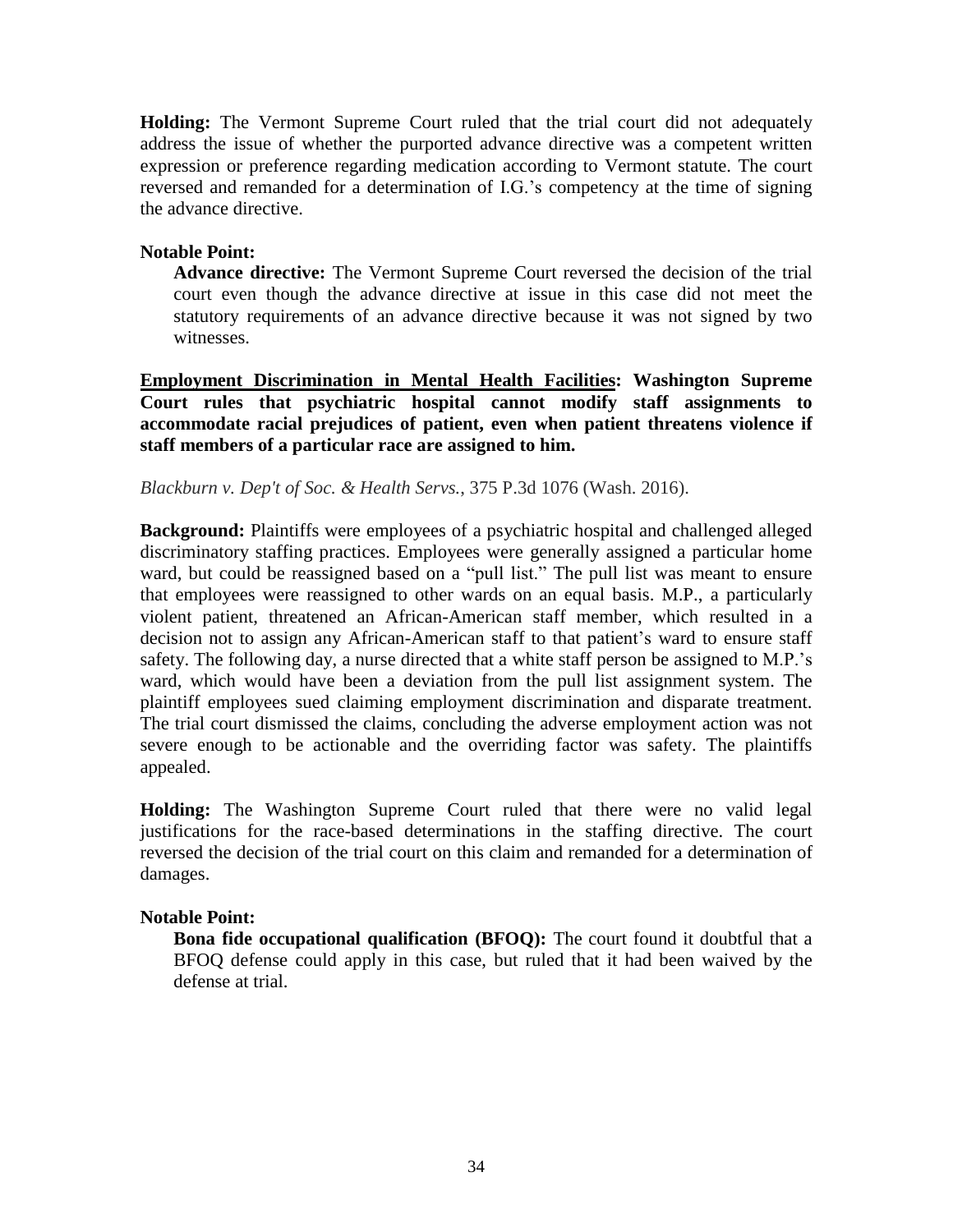# **IV. Institute Programs**

# **Please visit the Institute's website at** *<http://ilppp.virginia.edu/OREM/TrainingAndSymposia>*

The Institute continues to announce new offerings for the program year August 2016 through June 2017. Please visit and re-visit the Institute's website to see new and updated announcements. The Institute appreciates your interest and support for its programs. Please feel free to share this edition of *DMHL* and to share announcements of programs that may interest your professional, workplace, and community colleagues. Thank you.

# **Announced programs:**

# **[Assessing Risk for Violence with Juveniles](http://www.ilppp.virginia.edu/OREM/JuvenilePrograms/Course/96)**

January 27 2017, Charlottesville VA: This one-day program trains mental health professionals, juvenile and criminal justice professionals, social and juvenile services agencies, educators, and others to apply current research pertaining to risk assessment with juveniles. Along with theoretical foundations the program includes review of legal parameters, impact of online behavior, and student threats.

# **[Adolescent substance abuse: What are kids doing, what are the effects, and how do](http://www.ilppp.virginia.edu/OREM/JuvenilePrograms/Course/98)  [we intervene, successfully?](http://www.ilppp.virginia.edu/OREM/JuvenilePrograms/Course/98)**

March 8 2017, Charlottesville VA: This one-day program with expert John Kelly PhD, ABPP will present and discuss 'Adolescent substance abuse: What are kids doing, what are the effects, and how do we intervene, successfully?' Dr Kelly is Elizabeth R. Spallin Associate Professor of Psychiatry at Harvard Medical School, Harvard University.

#### **[Juvenile Forensic Evaluation: Principles and Practice](http://www.ilppp.virginia.edu/OREM/JuvenilePrograms/Course/93)**

March 27-31 2017, Charlottesville VA : This five-day program provides foundational, evidence-based training in the principles and practice of forensic evaluation with juveniles. Content includes clinical, legal, ethical, practical and other aspects of forensic evaluation with juveniles. The format combines lectures, clinical case material, and practice case examples for evaluation of juveniles.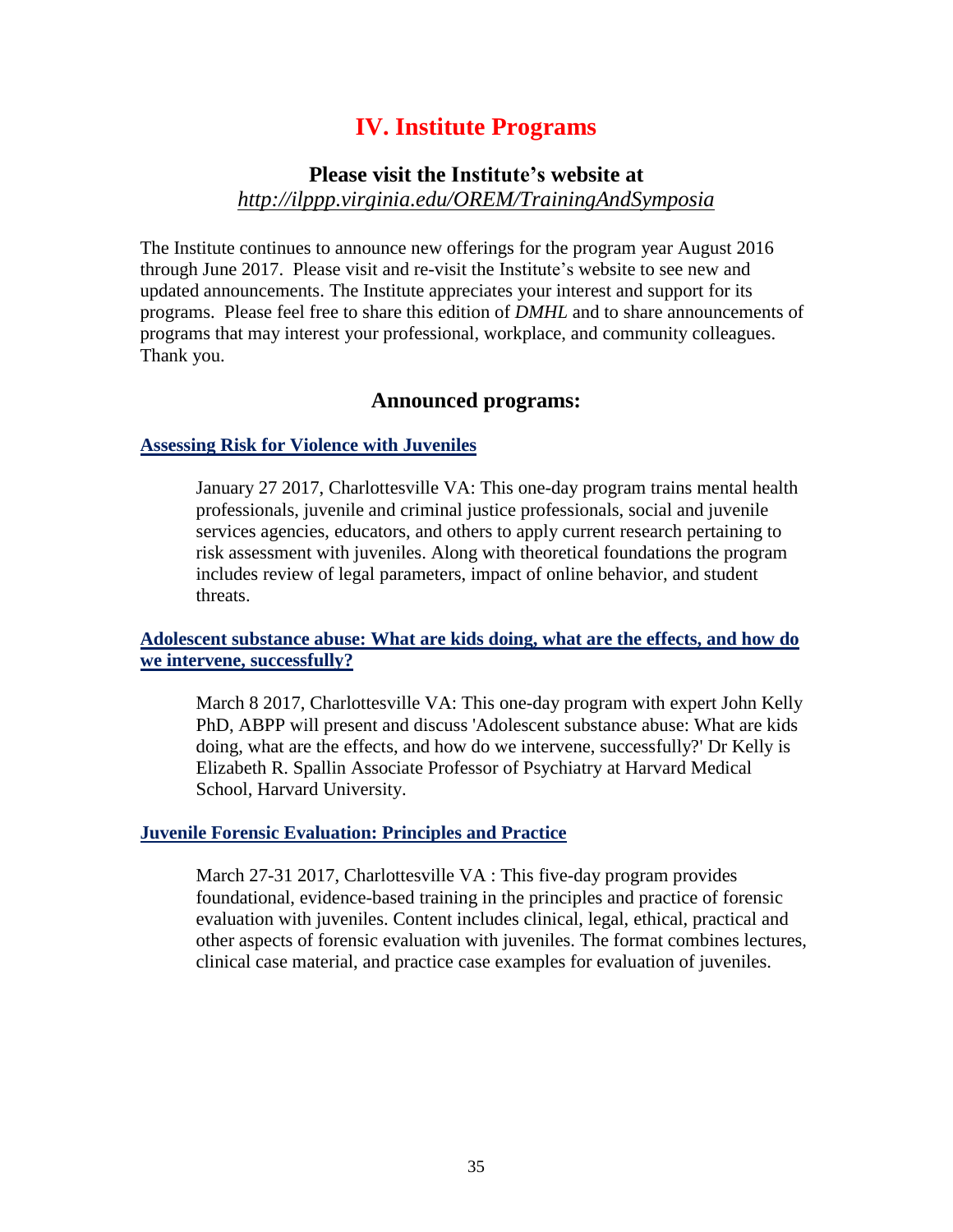# **[Evaluation Update: Applying Forensic Skills with Juveniles](http://www.ilppp.virginia.edu/OREM/JuvenilePrograms/Course/95)**

March 27, 28, 29 2017, Charlottesville VA: This three-day program is for experienced adult forensic evaluators - who have already completed the five-day "Basic Forensic Evaluation" program (regarding evaluation of adults) and accomplished all relevant qualifications for performing adult forensic evaluation and wish now to complete relevant qualifications to perform juvenile forensic evaluations

# **Assessing [Individuals](http://www.ilppp.virginia.edu/OREM/SexOffenderPrograms/Course/97) Charged with Sexual Crimes**

April 26-27 2017, Charlottesville VA: This two-day program focuses on the assessment and evaluation of individuals charged with sexual crimes, sexual offenders including 19.2-300 pre-sentencing evaluations, and 37.2-904 assessment of sexually violent predators. The program provides discussion of legal background relevant to assessment involving sexual offenses, paraphilias, base rates of re-offending, and well-researched sexual offender risk assessment instruments. This program may meet needs of providers for renewal of SOTP certification in Virginia.

# **In planning:**

A day-long seminar on the topic 'Cognitive Bias in Forensic Psychology' with Tess Neal PhD, Arizona State University. A date in early May 2017 is being planned. Please return to the ILPPP website to find complete information when available.

Questions about ILPPP programs or about *DMHL*?: please contact *[els2e@virginia.edu](mailto:els2e@virginia.edu)*